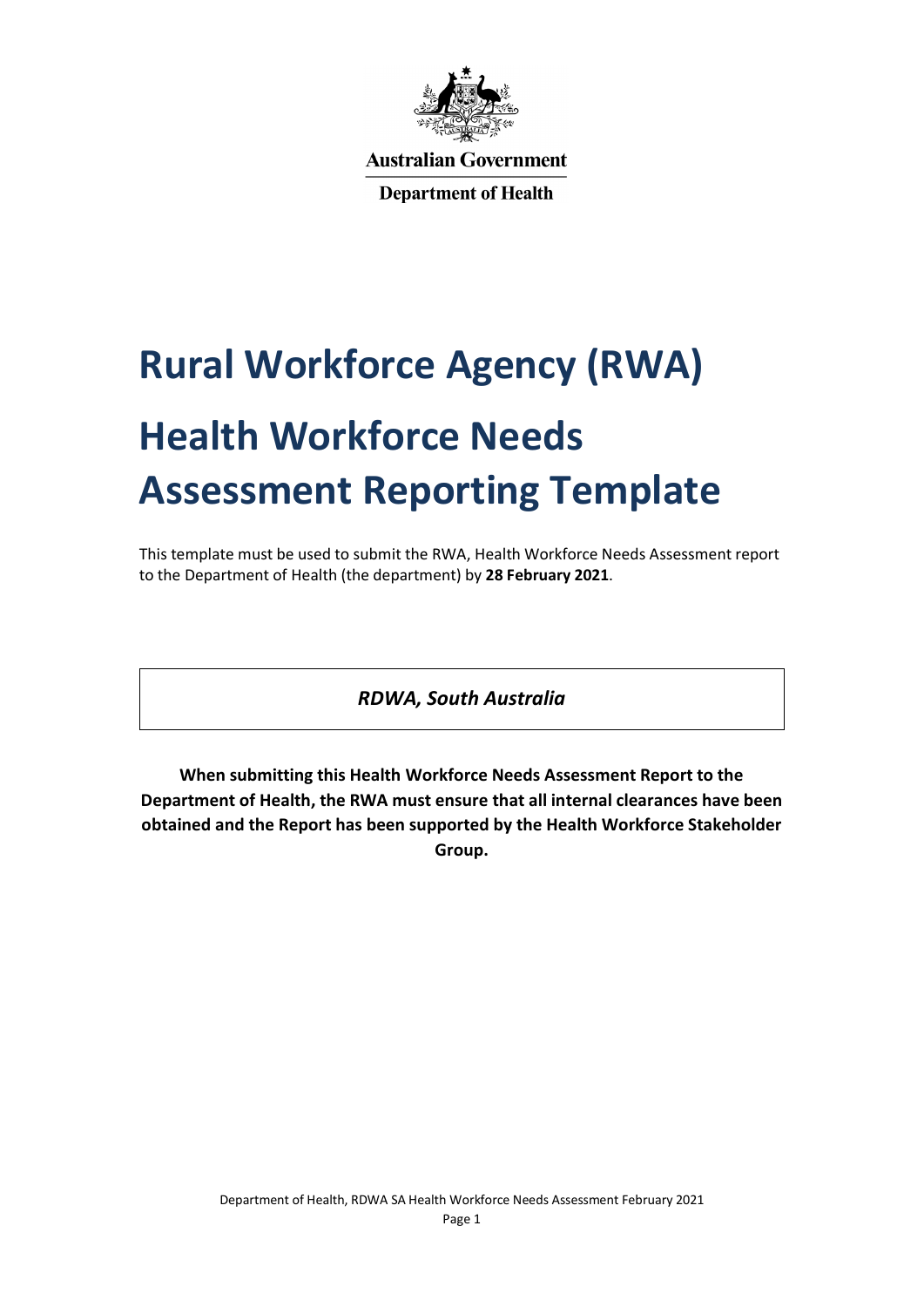## **Instructions for using this template**

### **Overview**

The Rural Health Workforce Support Activity (the Program) will run over four years from 1 July 2017 to 30 June 2021. The objective of the Rural Health Workforce Support Activity is to contribute to addressing health workforce shortages and maldistribution in regional, rural and remote Australia. The expected outcomes of the program are on meeting current and future community health workforce needs through workforce planning. This is done by:

- Identification of needs and undertaking activities in three priority areas:
	- o **Access** improving access and continuity of access to essential primary health care;
	- o **Quality of access** building health workforce capability; and
	- o **Future planning** growing the sustainability of the health workforce.
- Collaboration with relevant stakeholders such as Primary Health Networks and Aboriginal and Torres Strait Islander peak bodies, through establishing formal jurisdictional Health Workforce Stakeholder Groups (HWSG).
- Delivery of programs, including the Rural Locum Relief Program and Five Year Overseas Trained Doctors Scheme.
- National representation of rural workforce agencies and their interested, administered through sub-contracting arrangements to Rural Health Workforce Australia.

This template is provided to assist Rural Workforce Agencies (RWAs) to fulfil their reporting requirements for the Health Workforce Needs Assessment (HWNA).

It is a requirement that the HWNA is approved by the appropriate delegate of the RWA and endorsed by the HWSG prior to being submitted to the department.

The information provided by RWAs in this report may be used by the department to inform program and policy development.

### **Reporting**

The Needs Assessment report template consists of the following:

Section 1 – Narrative

Section 2 – Outcomes of the Health Workforce Needs Assessment

Section 3 – Health Workforce Programs – Priority Activities

Section 4 – Health Workforce Programs – Other Activities

- Section 5 Eligible Health Professions
- Section 6 Health Workforce Stakeholder Group
- Section 7 Endorsement
- Section 8 Checklist

RWA reports must be in a Word document and provide the information as specified in Sections 1-8.

Limited supplementary information may be provided in separate attachments if necessary. Attachments should not be used as a substitute for completing the necessary information as required in Sections 1-8.

#### **Submission Process**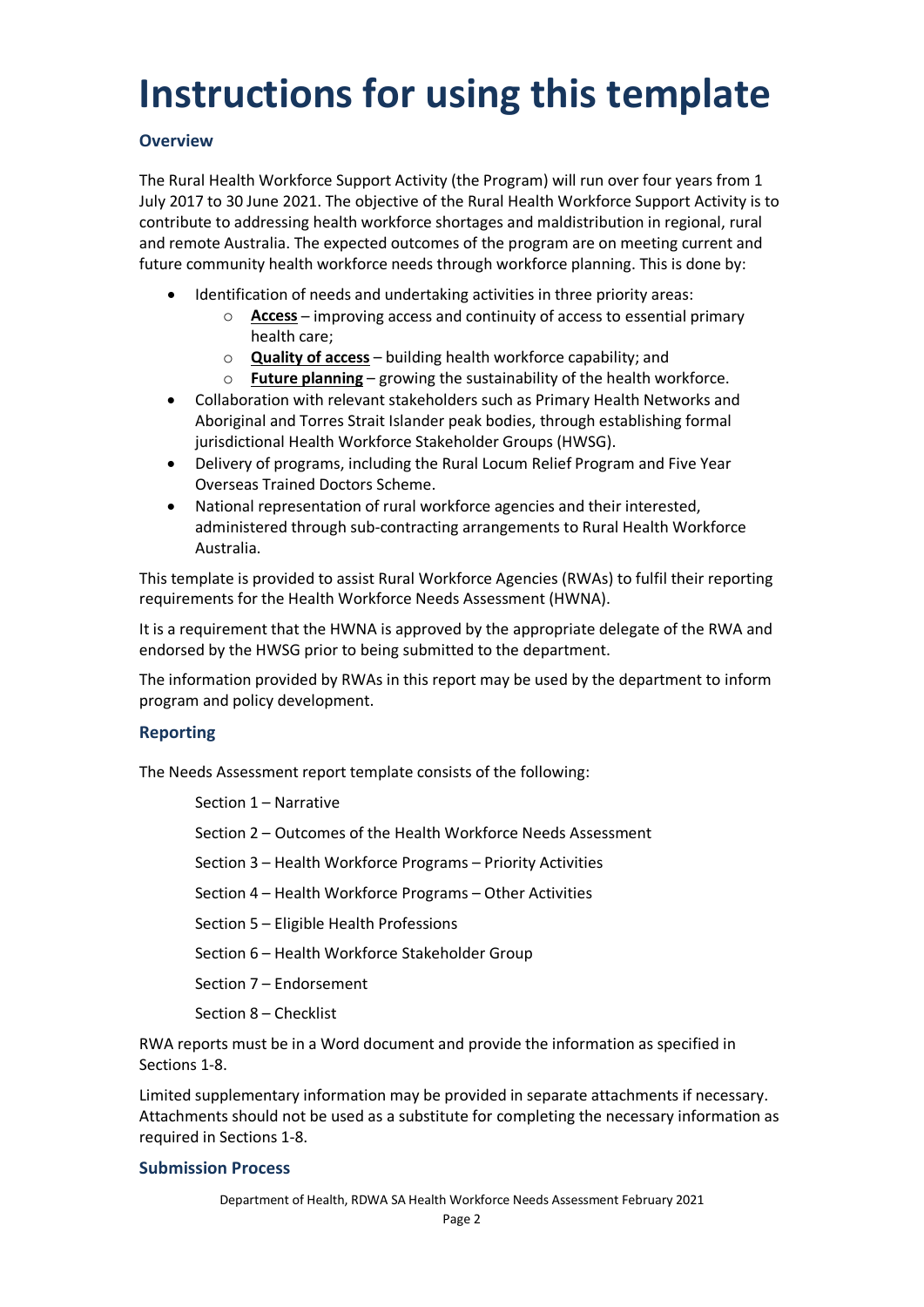The Health Workforce Needs Assessment report must be lodged to the Department via email: [HealthWorkforceGrants@health.gov.au](mailto:HealthWorkforceGrants@health.gov.au) on or before **28 February 2021**.

#### **Reporting Period**

This Health Workforce Needs Assessment report will cover the period of 31 March 2020 to 28 February 2021 and will be reviewed and updated as needed.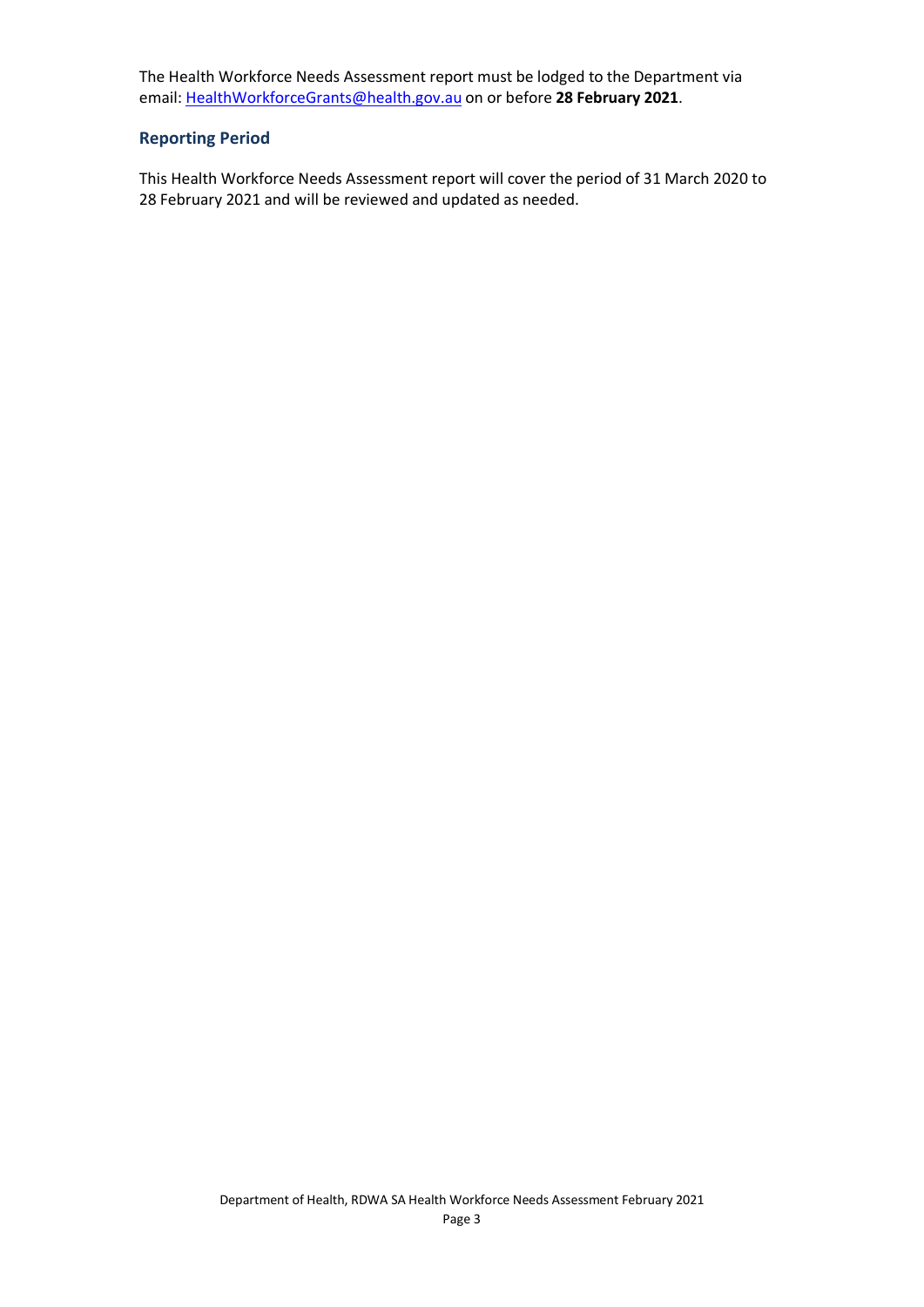## **Section 1 – Narrative**

*Rural Workforce Agency (500-1000 words):*

*– in this section the RWA can provide background on the organisation, services provided, communities assisted etc*

Rural Doctors Workforce Agency Inc (RDWA) is a not-for-profit organisation funded to provide a range of services and programs for the rural primary health care workforce and rural communities in South Australia (SA).

RDWA was established in 1998 to deliver services to resident rural general practitioners (GPs), improve the sustainability of rural medical services and work with government and community stakeholders to improve health in rural and remote SA. The organisation's activity has expanded to identify need, plan and deliver extensive outreach services for Aboriginal and Torres Strait Islander people and rural populations, and to provide workforce services to allied health, nursing and midwifery practitioners practising in rural primary health care (PHC).

RDWA is one of seven Rural Workforce Agencies (RWAs) operating in all States and the Northern Territory. RWAs established and collaborate through the Rural Workforce Agency Network (RWAN), sub-contract Rural Health Workforce Australia to support the RWAN agenda and operate in a consortium model to deliver a range of national programs including the Health Workforce Scholarship Program (HWSP), the John Flynn Placements Program and the More Doctors for Rural Australia Program (MDRAP) Support Program.

RDWA has major contracts to deliver a range of support and workforce planning services with the Regional Local Health Networks, as well as the SA Virtual Emergency Service.

The Australian Government Department of Health (the Department) Rural Health Workforce Support Activity (the Program) delivered by RWAs contributes to addressing health workforce shortages and maldistribution in regional, rural and remote Australia.

As referenced in the Overview (page 2), the expected Program focuses on meeting current and future community health workforce needs through workforce planning.

There are three priority areas:

- o **Access**  improving access and continuity of access to essential primary health care;
- o **Quality** building health workforce capability; and
- o **Sustainability**  growing the sustainability of the health workforce.

The Program replaced a number of former workforce programs funded by the Department and commenced in 2017-18. During the Program's fourth year of operation (2020-21), KPMG completed a Program review in line with the Department's requirements for new programs.

The review involved extensive stakeholder consultation, including members of RDWA's rural Health Workforce Stakeholder Group (HWSG). The review findings acknowledged the significant transition required to establish the new program in context of two decades predominantly focusing services on recruiting and retaining a rural and remote general practice workforce and findings were generally positive.

Recommendations included increasing the focus toward the sustainability element of the Program and more local planning to anticipate future workforce needs. The Department has provided advice to the Minister regarding the continuation of the program and the review's recommendations.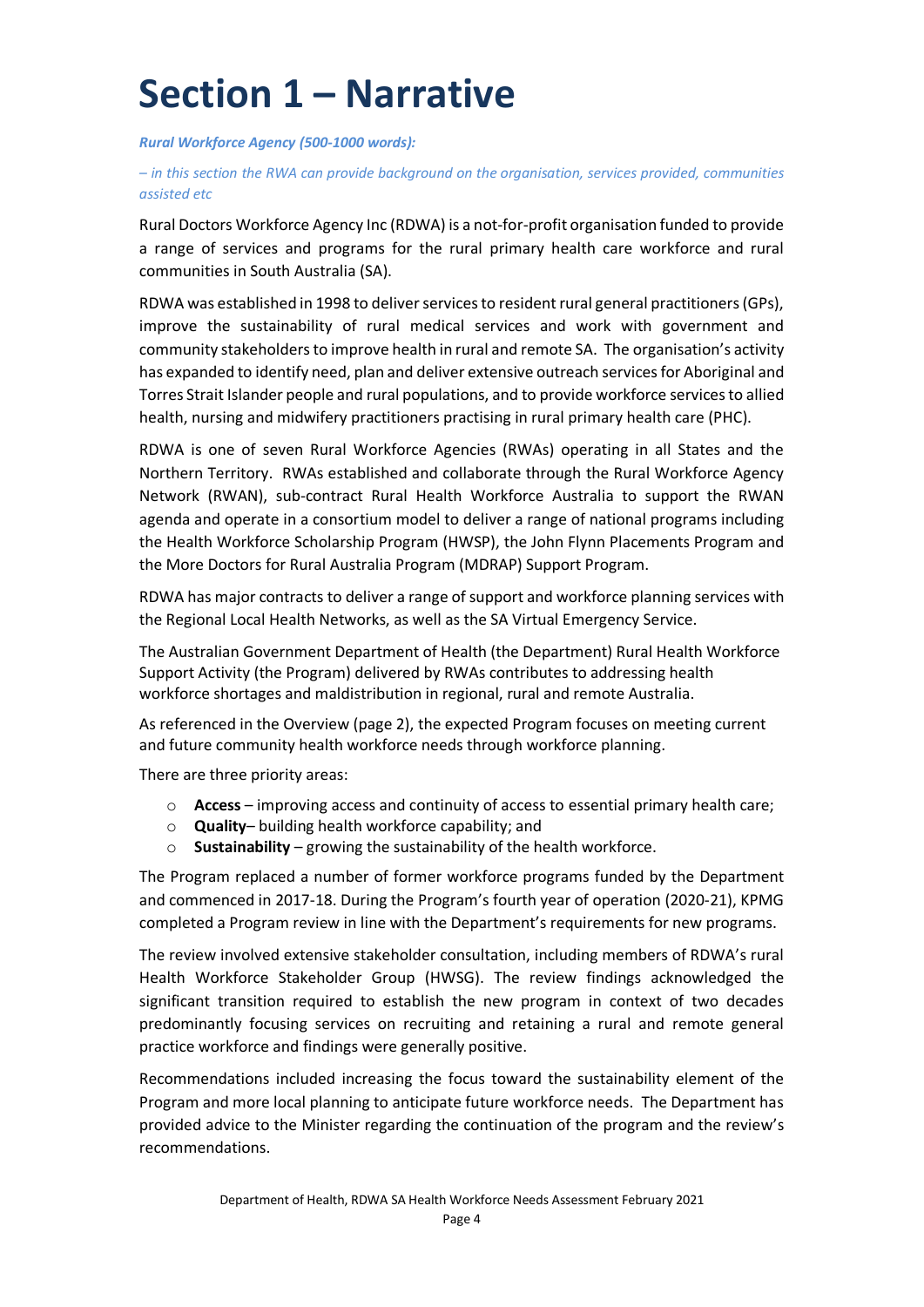These types of recommendations provide a supportive context for the future direction for the Program and align well with RDWA's approach to workforce planning and pragmatic workforce solution design locally.

The HWSG is a key function of the Program, and membership comprises senior leaders who lead key functions, organisations or sectors that have a strong stakeholder interest in rural health workforce in SA.

The HWSG resumed its meeting schedule in August 2020 and began defining a program of work that could capitalise on opportunities within the pandemic-disrupted environment in which services for Aboriginal and Torres Strait Islander people, PHC, education and workforce was operating.

Primary to this agenda is sustainability, future workforce and collaboration.

RDWA identified Program funds to support HWSG collaboration projects which will be implemented in 2021. Projects under consideration include activities in the areas of Aboriginal and Torres Strait Islander and mental health workforces, as well as seeking the evidence addressing perceived barriers to rural medical, nursing and midwifery, and allied health careers for the future workforce.

Despite the pervasive impact of the pandemic in 2020, in general, the SA rural primary health care workforce has maintained high levels of service to rural communities, but this is in contrast to the Aboriginal community controlled health sector.

Aboriginal Community Controlled Health Services (ACCHS) in remote SA were continuously disrupted by the emergency and bio-security restrictions placed on people living in those communities. This disruption persisted well into 2021 and has had profound impacts on the local workforce that will require additional activity to recover. Stakeholder consultation activities with the ACCHS are revealing common themes that include how local staff have been affected through the pandemic, impacting on their attendance at work (for example due to fear of contracting COVID from clients) and on their mental health.

Many of the priority locations identified in last year's needs assessment have improved with solid recruitment efforts, and it will be important to continue to focus efforts into those places to build on the work to date.

MDRAP has provided a significant supply pipeline for doctors taking up work in rural locations, and SA has been aggressively marketed and has attracted relocations from interstate for medical, nursing and allied health disciplines. There have also been advances in workforce support for the accredited mental health care workforce. There has been an ongoing frailty in several of the larger towns, and a move away from GPs continuing to provide emergency and inpatient care in the State's rural hospitals in several locations. Some of the smaller (2,000-5,000 population) towns have operated on reduced health workforce levels, placing additional strain on those resident practitioners who remain. The Rural Generalist (medical) and Rural Generalist Allied Health models are progressing with funding to State to advance the hospitalist models.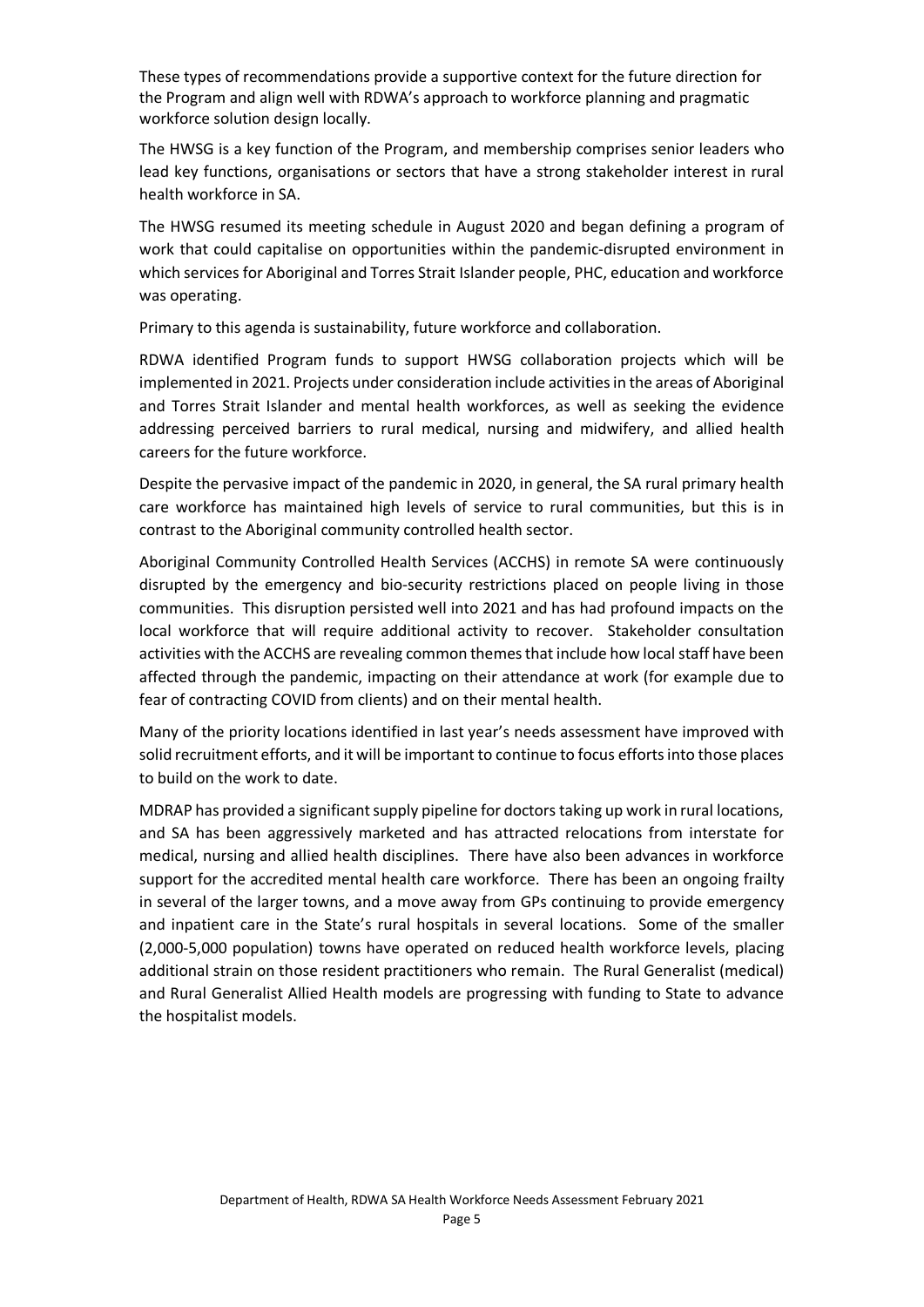#### *Needs Assessment process and issues (500-1000 words)*

#### *– in this section the RWA can provide a summary of the process undertaken; expand on any issues that may not be fully captured in the reporting tables; and identify areas where further developmental work may be required (expand this field as necessary)*

In delivering on the key activities of the Program, RDWA is required to identify needs and provide a range of agreed activities in the three priority areas – access, quality and sustainability. Needs are updated annually and incorporated into the annual work plan, both of which are approved by the Department.

The Department also requires that the Program's needs assessment establishes the basis for priorities for the HWSP. The HSWP provides scholarships and bursaries to privately employed health professionals in rural and remote Australia to enable the retention and enhancement of workforce skills, capacity and scope of practice in the fields of medicine, nursing and allied health.

In the annual update of the needs assessment, RDWA acknowledges that the past 12 months have been like no other in living memory, with the pandemic disrupting all aspects of rural health workforce in some way throughout the year. This in turn has interrupted some of the usual components associated with the review of need, and this has been addressed as follows:

- Aspects involving direct contact with the workforce have been deferred to a later part of the cycle, in recognition of the huge load frontline health workers had in 2020
- The HWSG will be consulted on the needs assessment later than usual;
- Further analysis of the workforce and stakeholder input will continue after the needs assessment submission date; and
- the 2021 needs assessment may be updated through the year once new material has been able to be properly considered.

#### *Health Workforce Stakeholder Group*

During the process of defining the collaborative HWSG program, members contributed a significant body of knowledge to the current situation and need in rural and remote SA. Members have provided data to assist in updating the workforce situation, acknowledging that the full extent of the change brought about by the pandemic is not yet visible.

#### *General Practitioner Workforce*

The data associated with the needs assessment for GPs is drawn from a number of sources. RDWA maintains comprehensive workforce data on the general practice workforce gathered through administrative methods and surveys, and these outcomes are included in the needs assessment.

The 2021 General Practitioner Workforce Survey was completed by more than 200 GPs and GP registrars and the preliminary findings have been incorporated into the needs assessment outcomes, with further analysis to be completed in the first half of 2021.

The Department's Headsupp workforce demand modelling tool has continued to grow in terms of the data and analysis and the range of users. RWAs have had access to the data for at least two years and this informs aspects of the needs assessment, although no direct reference can be made to any data used (under current Deeds in place with the Department).

GPEx provide data to assist in numbers by location, however GPEx advise its consent structure prevents a level of detail that would be preferable for workforce supply and demand analysis.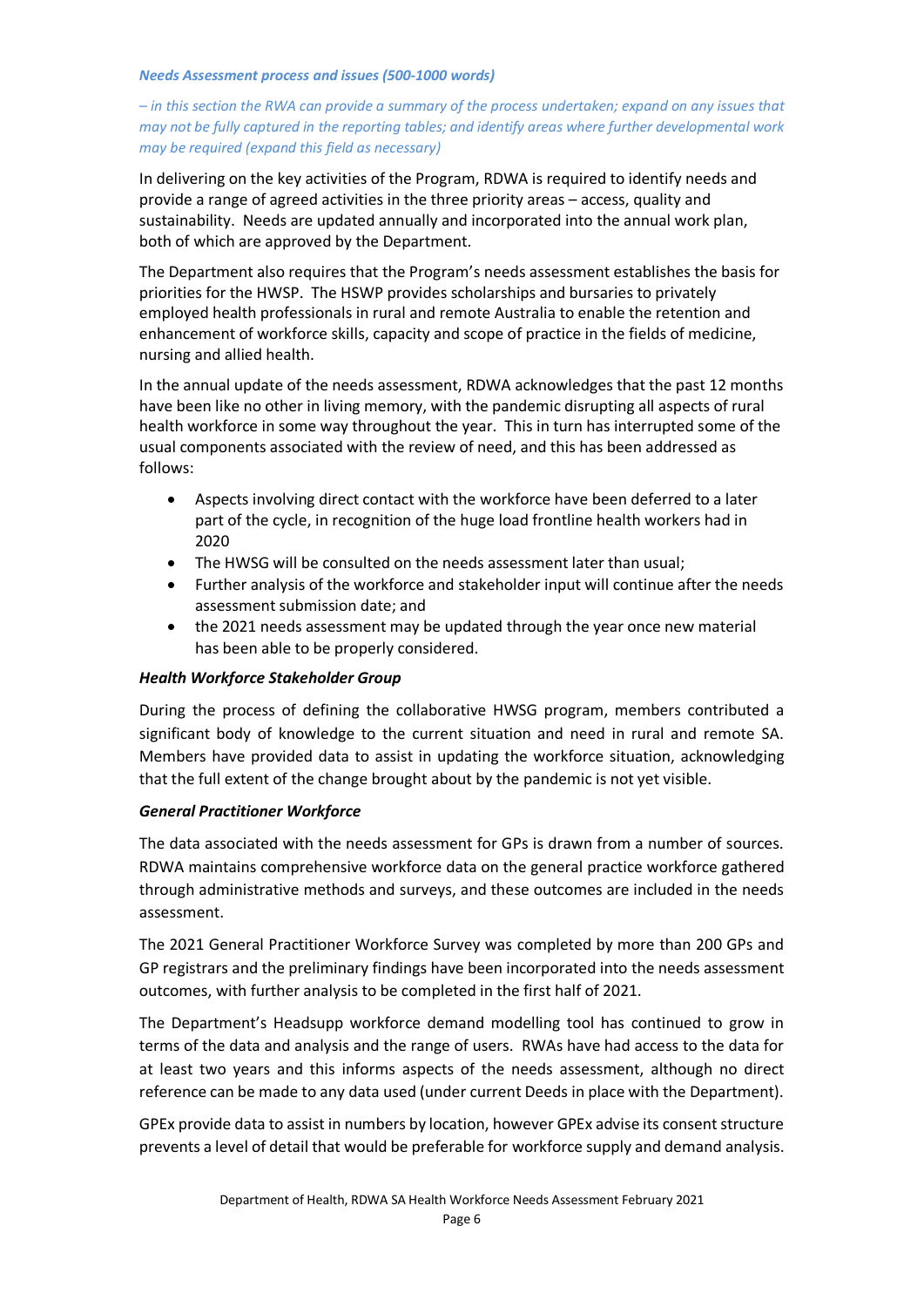It is planned that data sharing agreements will enable greater input of data to future needs assessments.

State health has been funded for developing the Rural Generalist program mainly within the hospital environment, with some limited reach into general practice for junior medical officers and at this stage it is difficult to see how this will impact rural generalist workforce in primary care.

### *Aboriginal Health Workforce*

During the second half of 2020, AHCSA in a partnership with RDWA undertook the first of a series of initiatives with the ACCHS to identify the Aboriginal and Torres Strait Islander workforce in ACCHS from a rural wide and local ACCHS perspective, to identify the gaps in workforce levels and disciplines, and the perceived barriers to ongoing education and upskilling for the workforce.

This work is incorporated in its infancy into the needs assessment outcomes, however there are more discussions required regarding the causes of the workforce shortage, for example is it due to services funding not being available, or the inability to attract the future workforce, retain the current workforce, or a combination of these.

Some findings are outside the remit of the Program; however, it is considered useful to include these matters to retain a broad perspective in the ATSI workforce development work. The total ATSI workforce (headcount) in eight ACCHS is approximately 330, including health, aged care and providers delivering services funded through the national disability insurance scheme.

### *Allied Health Nursing and Midwifery Workforce*

There are about 400 nurses and midwives (headcount) working in rural general practice, and the data on this cohort is largely limited to deidentified numbers at this stage. The private allied health sector is estimated around 600-1000 headcount based on a reasonably narrow set of parameters. Country SA Primary Health Network (CSAPHN) commissioned mental health services comprise a large proportion of primary mental health care outside the general practice environment.

Resourcing the ongoing capture of this information is a consideration for the coming years. At this time, data is maintained on the workforce that is in receipt of services provided by RDWA, as well as capture of the business entity information.

AHNM workforce has contributed to the needs assessment through their responses to the AHNM workforce survey, and through documenting of local needs when applying for grants.

The Allied Health Rural Generalist report was released in late June 2020 by the now former Rural Health Commissioner, and the four pillars for AH rural generalism provide a good scaffolding for considering development work in this area.

### *Outreach Provider Workforce*

There are about 180 individual outreach providers delivering services for the range of Australian Government outreach programs, for which RDWA is the SA fundholder. Initial themes emerging from the workforce survey include the need for ongoing cultural safety within local services, the issues of finance and distance affecting community access to services, high staff turnover in some local services affecting continuity of care, and the impact of COVID on personal levels of stress.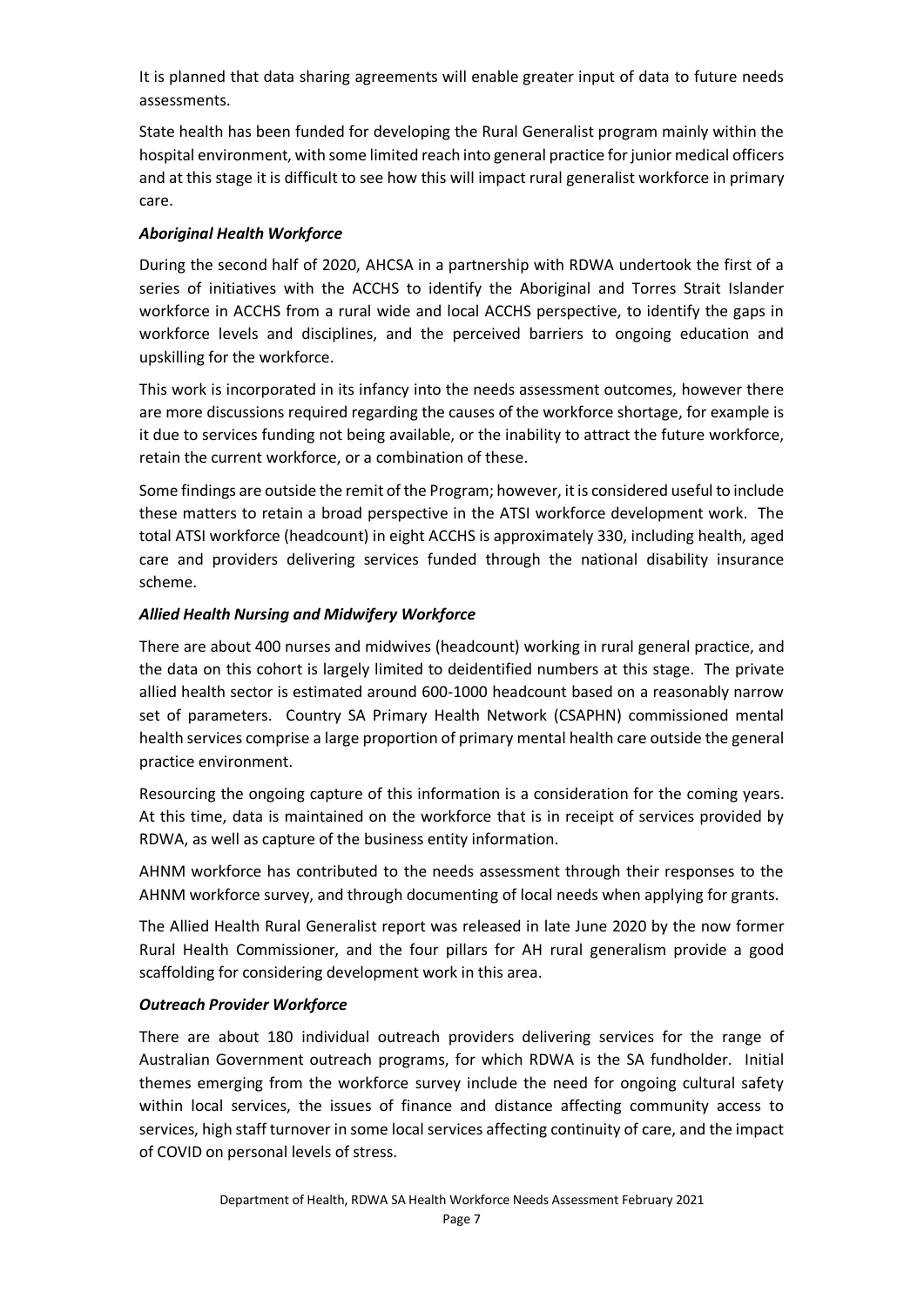#### *Relevant local and national data*

Population data including socio-economic status, advantage and disadvantage indices form the basis for the national methodology for the Program's needs assessment.

The CSAPHN's Needs Assessment continues to identify the key issues from a population and service delivery perspective and provides a major source of local partnership between CSAPHN and RDWA.

At the State level, the Rural Health Workforce Strategy has continued to produce consultation plans and the key outcome areas being examined align to some degree with this Program's access, quality and sustainability structure; and regional Local Health Networks are implementing local workforce plans. The findings have been incorporated into the needs assessment where there are opportunities or barriers in relation to PHC workforce.

Nationally, the Medical Workforce Strategy, the Evaluation of the Rural Health Multidisciplinary Training Program, Rural Generalist initiatives, the Stronger Rural Health Strategy and changes to medical Colleges programs continue to sit within the context, with the potential to alter the direction and level of resourcing, but there are no firm outcomes evident within SA rural primary health care sector as yet.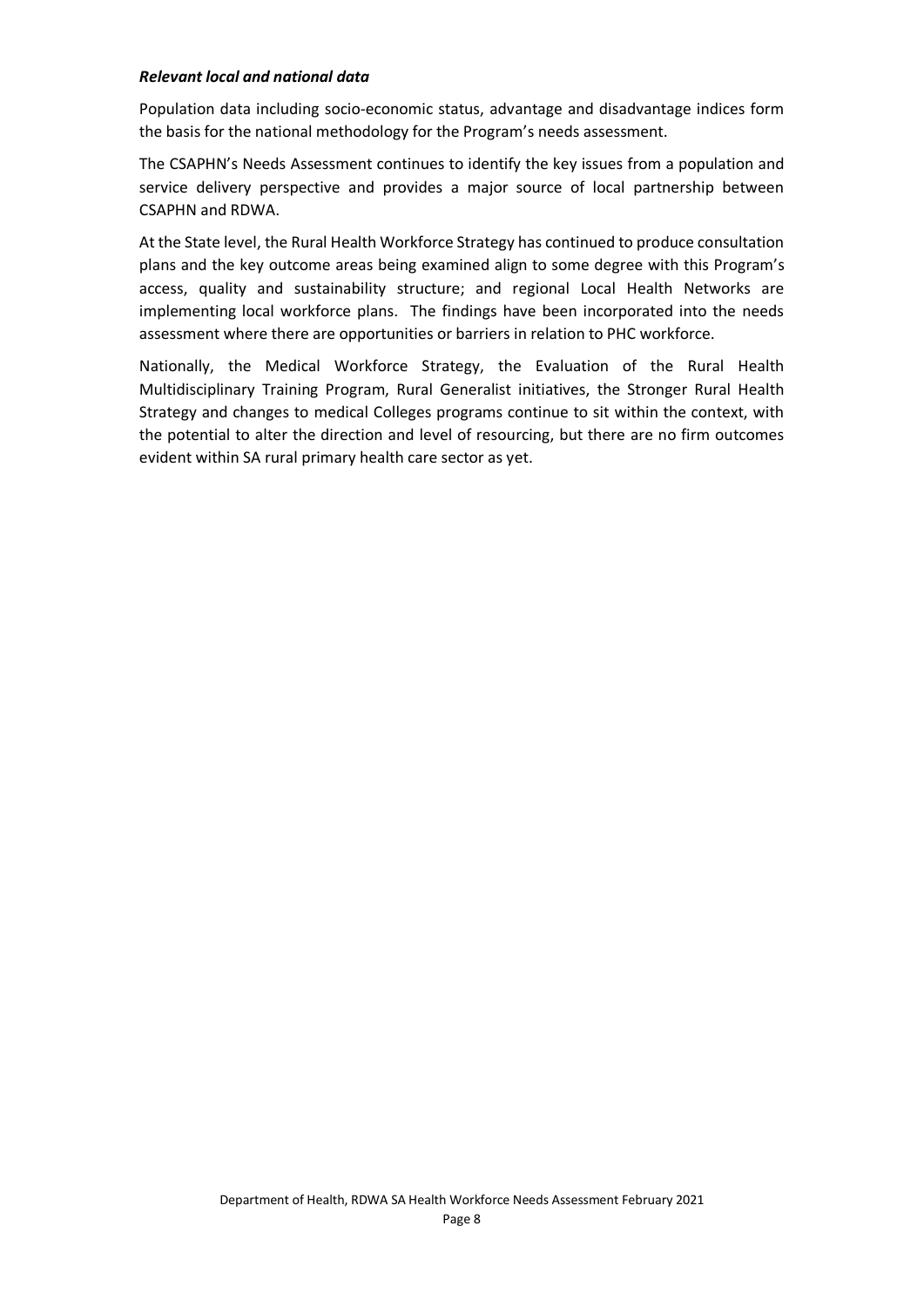#### *Additional Data Needs and Gaps (approximately 400 words)*

*– in this section the RWA can outline any issues experienced in obtaining and using data for the needs assessment. In particular, the RWA can outline any gaps in the data available, and identify any additional data required. (Expand field as necessary)*

As reported in past HWNA there are limitations in providing a total picture of the rural PHC workforce because we are forced to rely on individual contact and the building up of workforce profiles through resource intensive person-to-person contact to create the picture and ensure the information remains up to date. This arises because RWAs are not able to access national data held on the total PHC workforce in rural and remote SA.

As previously stated, it would be beneficial if RDWA could access the Australian Health Practitioner Regulation Agency (AHPRA) health labour force survey data for rural SA, even if it was at the aggregated geographical bands of Modified Monash Model (MMM) 2-7 level, but preferably at the Statistical Areas SA2 level.

The Department's Headsupp workforce demand modelling tool has continued to grow in terms of the data and analysis and the range of users. RWAs have had access to the data for at least two years but cannot use the data to populate any needs assessment processes. One of the key value additions this data would bring is the relative levels of access to services by catchments of population. With SA rural and remote locations almost all below the middle quintile of the various socio-economic and disadvantage scales, it will remain important that any comparisons possible in the future do not compare levels of low access with levels of lower access and conclude various SA's rural communities are doing well.

It is acknowledged that the Department intends creating Trusted Networks of Users, which should provide the ability for behind-the-scenes data discussions, even if we cannot report publicly regarding access to GP services, catchment self-sufficiency and other key measures of access.

As reported last year, we are assessing the resource implication of establishing a complete database of identified nurses in general practice; as well as the private sector AHNM practitioners. This is a significant investment alongside what has been a major investment in the commencement of a deidentified workforce profile for the ACCHS sector.

National data that might be available through AHPRA for the Aboriginal and Torres Strait Islander health workforce surveys would be of benefit.

RDWA is continuing the development of data structures that will enable the integration of outreach and other visiting workforce data with the resident workforce data, with the aim of providing a more comprehensive picture of the workforce serving rural communities, particularly in the ACCHS sector and in general practice.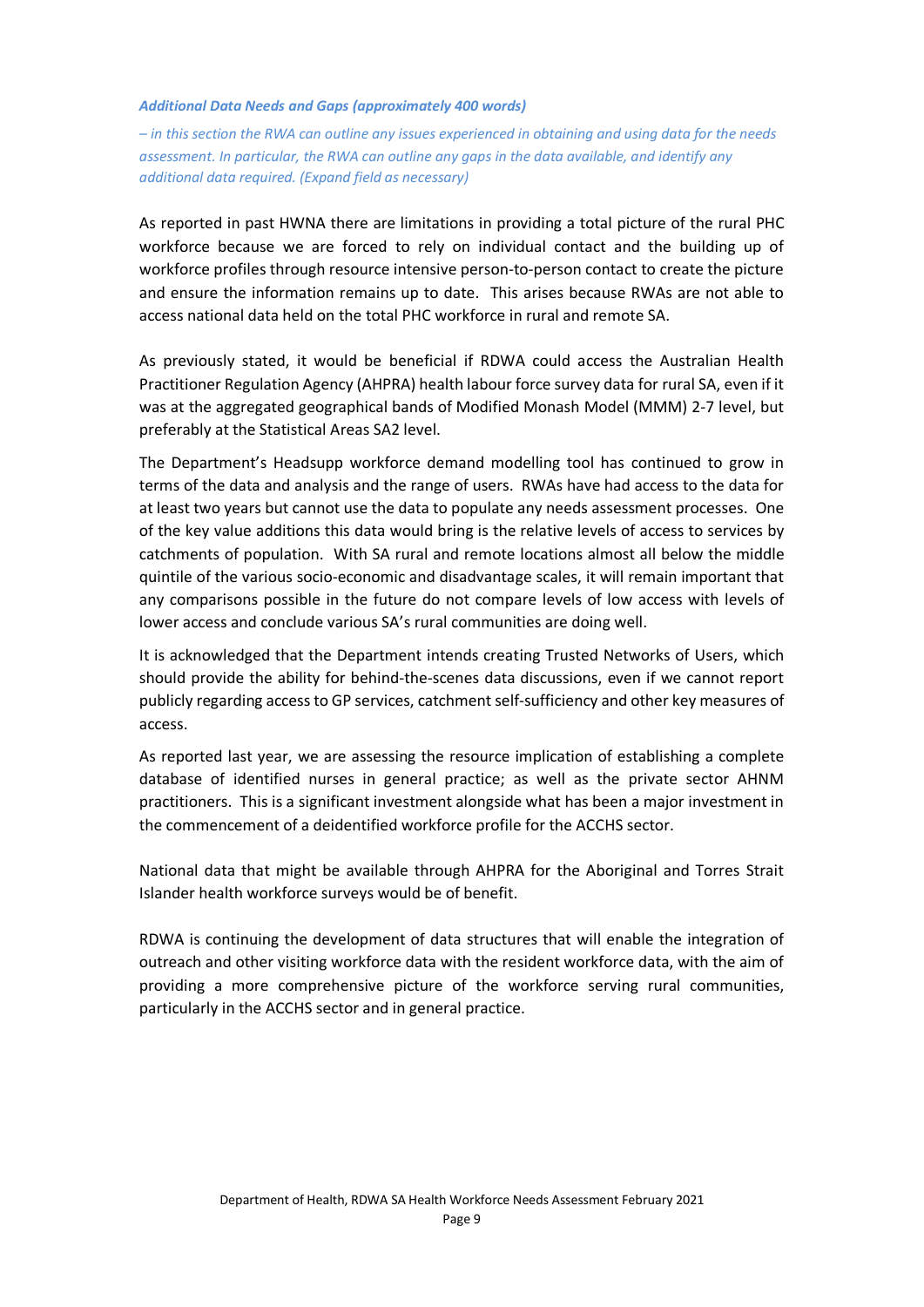#### *Additional comments or feedback (approximately 500 words)*

*– in this section the RWA can provide any other comments or feedback on the needs assessment process, including any suggestions that may improve the Health Workforce Needs Assessment process, outputs, or outcomes in future (expand field as necessary).*

This needs assessment report is an update on the previous reports, all of which have been informed by relevant data at the time. COVID impacted heavily in every area of life in 2020 and continues to do so into 2021. The unknowns of living within a vaccinated community will start to be revealed in 2021. Despite these uncertainties, 2020 showed the capacity and resilience of the health workforce throughout Australia (and the world) and SA's rural workforce is not different.

Things that seemed impossible, became possible, such as access to services for community through technology; and the opportunity now exists to increase the sustainability of the workforce through more flexible and adaptive work arrangements. Nationally Australia is seeing a migration of population toward rural towns, as the prospect of working from home is becoming a normality. This has the potential to impact hugely in SA if rural towns start to grow.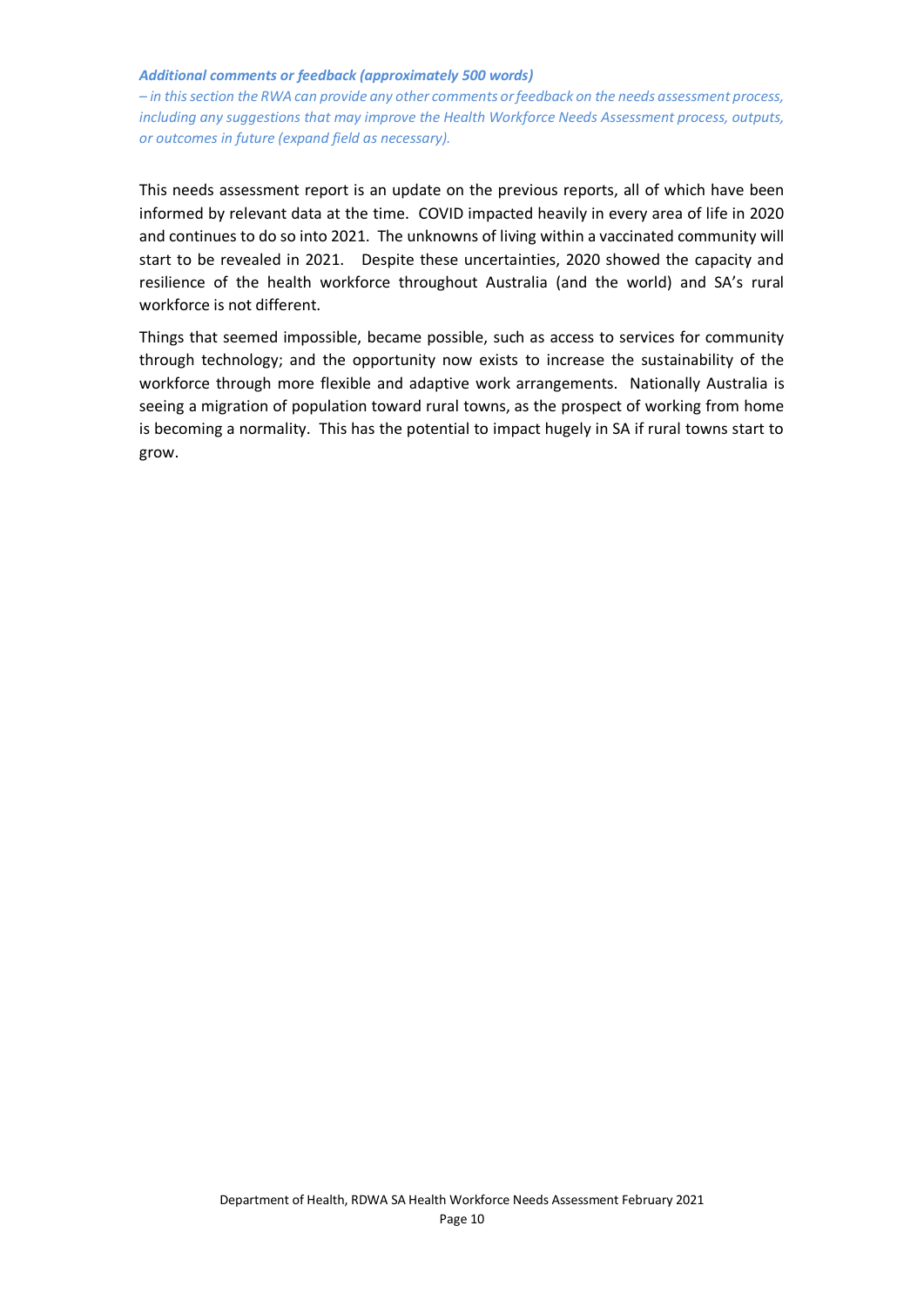## **Section 2 – Outcomes of the Health Workforce Needs Assessment**

*This section summarises the findings of the Health Workforce Needs Assessment (HWNA) in the table below.*

*Additional rows may be added as required.*

| <b>Outcomes of the Health Workforce Needs Assessment</b>                                                   |                                                                  |                                                                                                                                                                                                                                                                                                                                                                                                                                                                                                                                                                                                                                                                                                                                                                                                                                                                                      |  |  |  |
|------------------------------------------------------------------------------------------------------------|------------------------------------------------------------------|--------------------------------------------------------------------------------------------------------------------------------------------------------------------------------------------------------------------------------------------------------------------------------------------------------------------------------------------------------------------------------------------------------------------------------------------------------------------------------------------------------------------------------------------------------------------------------------------------------------------------------------------------------------------------------------------------------------------------------------------------------------------------------------------------------------------------------------------------------------------------------------|--|--|--|
| Priority Area / Identified Need                                                                            | Key Issue                                                        | <b>Description of Evidence</b>                                                                                                                                                                                                                                                                                                                                                                                                                                                                                                                                                                                                                                                                                                                                                                                                                                                       |  |  |  |
| Priority Area: Access - - improving<br>access and continuity of access to<br>essential primary health care | Rural populations have poorer<br>access to GP and AHNM workforce | County SA Primary Health Care Network Needs Assessment 2019<br>Rates of GP, pharmacists and dentists are below state averages in nearly all CSAPHN regions.<br>Rates of podiatrists, psychologists, registered nurses, optometrists and physiotherapists are<br>below state averages in all CSAPH regions.<br>There are long wait times to see practitioners.<br>Aboriginal Health Council of SA Inc Workforce Survey 2021<br>High demand for qualified Aboriginal Health Practitioners to meet community need.<br>Overwhelming need for environmental, youth, alcohol and other drugs, mental health and<br>suicide prevention services and workforce<br>Six Aboriginal Community Controlled Health Services report needing more GP services.<br>High demand health professions include registered nurses, social and emotional wellbeing<br>workforce and mental health workforce. |  |  |  |
|                                                                                                            |                                                                  | RDWA Workforce surveys 2021<br>Key theme that there are insufficient GPs to meet community need (GP Workforce Survey)<br>Key theme there are insufficient GPs (AHNM Workforce Survey)<br>Key theme that country SA's communities cannot afford to pay for health services (AHNM<br>workforce survey)                                                                                                                                                                                                                                                                                                                                                                                                                                                                                                                                                                                 |  |  |  |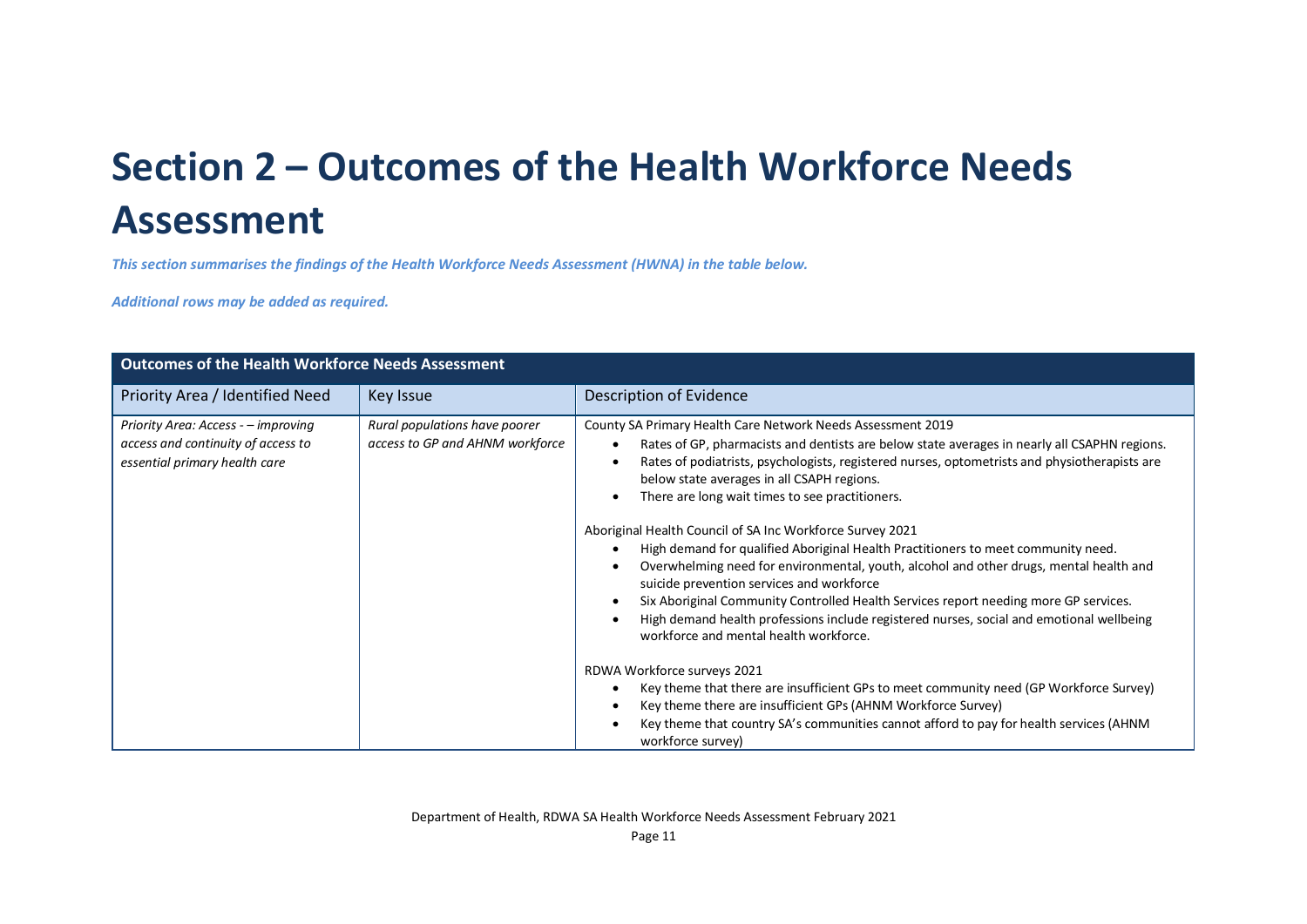| <b>Outcomes of the Health Workforce Needs Assessment</b> |                                                                                                                                                                                                                                                                                                                                                                                                                                                                                                                                                                                                                                                                                                                                                                                                                                                                                                                                                                                                                                                                                                                                                                                                                                                                                                                                                                                                                                                                                                                                              |
|----------------------------------------------------------|----------------------------------------------------------------------------------------------------------------------------------------------------------------------------------------------------------------------------------------------------------------------------------------------------------------------------------------------------------------------------------------------------------------------------------------------------------------------------------------------------------------------------------------------------------------------------------------------------------------------------------------------------------------------------------------------------------------------------------------------------------------------------------------------------------------------------------------------------------------------------------------------------------------------------------------------------------------------------------------------------------------------------------------------------------------------------------------------------------------------------------------------------------------------------------------------------------------------------------------------------------------------------------------------------------------------------------------------------------------------------------------------------------------------------------------------------------------------------------------------------------------------------------------------|
|                                                          | Fatigue and the effects of managing change in COVID are putting increased demands and<br>$\bullet$<br>constraints on staff and work culture is suffering (Outreach Aboriginal Community Controlled<br>Health Service [ACCHS] Survey)<br>High turnover of staff is affecting continuity and clinical working relationships (Outreach Survey)<br>$\bullet$<br>SA Rural Medical Workforce Plan (2019)<br>Maldistribution of pre-vocational training places<br>$\bullet$<br>Vacancies in rural general practice training pathway<br>Lack of GP stability in smaller communities<br>$\bullet$<br>Withdrawal of GPs from hospital services in larger towns causing a reliance on locums.<br>$\bullet$<br>GPEx (2020)<br>28% decrease in rural pathway positions filled 2016-2019<br>Overall decline in the number of applicants for the Australian General Practice Training Program<br>Regional Local Health Networks Medical Workforce Profiles -- not published.<br>General themes include support for solo medical practices; difficulty recruiting and retaining<br>medical practitioners, unsustainable emergency workforce models, gaps in specialist skill;<br>recruitment to towns without a GP.<br>SA Rural Nursing and Midwifery Workforce Plan (Consultation Draft) 2021<br>Ageing nursing and midwifery workforce<br>$\bullet$<br>Recruitment and retention challenges<br>Less access to clinicians compared with metro to support treatment regimes.<br>$\bullet$<br>Care often has to be provided over long distances.<br>$\bullet$ |
|                                                          | SA Rural Health Allied Health Workforce Plan (Consultation Draft) 2021<br>Complex clinical and diverse client presentations<br>٠<br>Working in isolation and servicing large geographical areas<br>٠<br>Ongoing recruitment and retention<br>$\bullet$<br>Limited clinical support<br>$\bullet$<br>Finite career development and career progression opportunities                                                                                                                                                                                                                                                                                                                                                                                                                                                                                                                                                                                                                                                                                                                                                                                                                                                                                                                                                                                                                                                                                                                                                                            |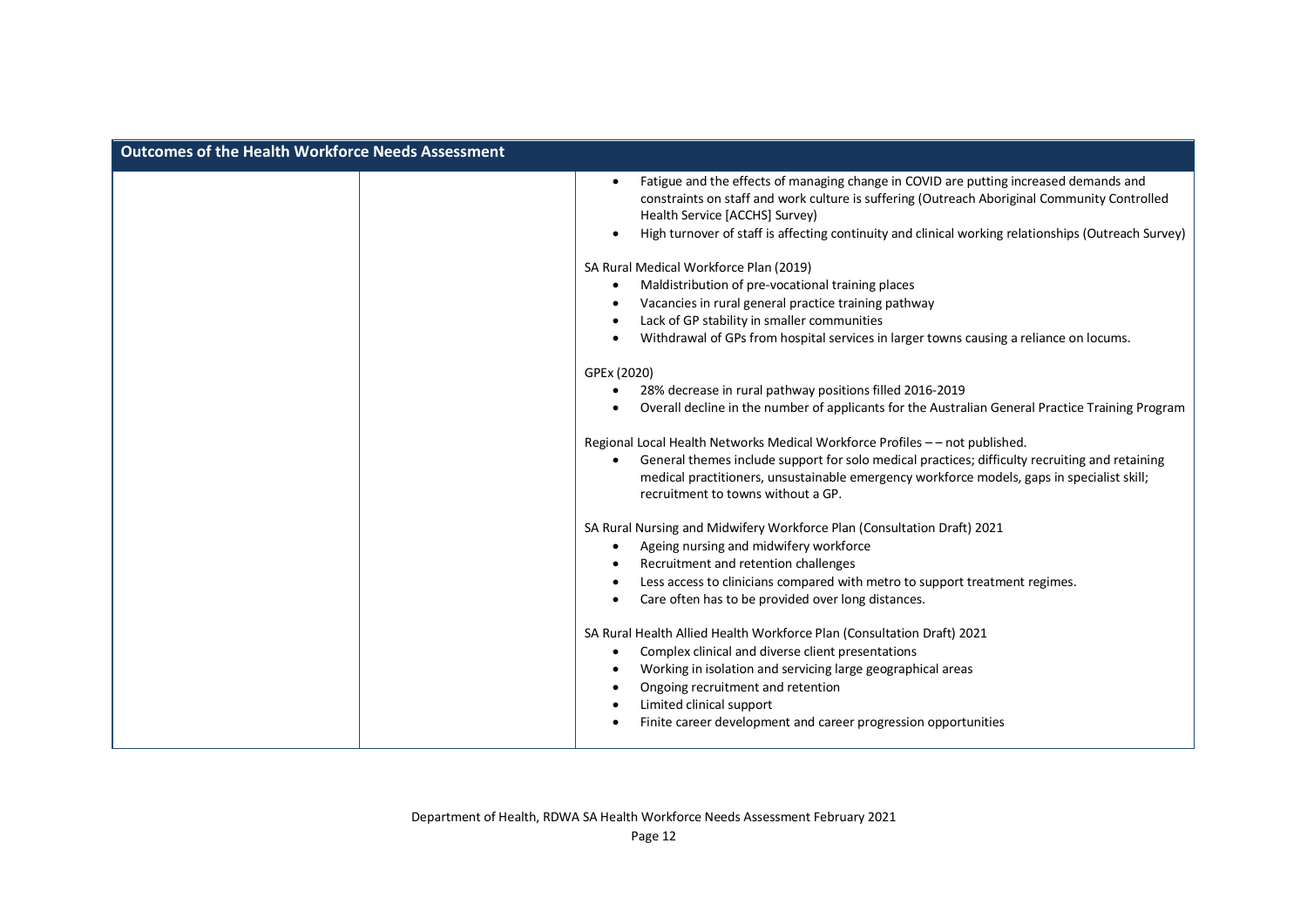| <b>Outcomes of the Health Workforce Needs Assessment</b> |                                                                                                                          |                                                                                                                                                                                                                                                                                                                                                                                                                                                                                                                                                                                                                                                                                                                                                                                                                                                                                                                                                                                                                                                                                                                                                                                                                                                                                                                                                                                                                                                                                                                                                                                                                                                                                                                                                                                                                                                                                                                      |
|----------------------------------------------------------|--------------------------------------------------------------------------------------------------------------------------|----------------------------------------------------------------------------------------------------------------------------------------------------------------------------------------------------------------------------------------------------------------------------------------------------------------------------------------------------------------------------------------------------------------------------------------------------------------------------------------------------------------------------------------------------------------------------------------------------------------------------------------------------------------------------------------------------------------------------------------------------------------------------------------------------------------------------------------------------------------------------------------------------------------------------------------------------------------------------------------------------------------------------------------------------------------------------------------------------------------------------------------------------------------------------------------------------------------------------------------------------------------------------------------------------------------------------------------------------------------------------------------------------------------------------------------------------------------------------------------------------------------------------------------------------------------------------------------------------------------------------------------------------------------------------------------------------------------------------------------------------------------------------------------------------------------------------------------------------------------------------------------------------------------------|
|                                                          | Poor or limited access to culturally<br>appropriate services for Aboriginal<br>and Torres Strait Islander<br>populations | AHCSA Ltd Workforce Survey 2021<br>High demand for qualified Aboriginal Health Practitioners to meet community need.<br>$\bullet$<br>Overwhelming need for environmental, youth, alcohol and other drugs, mental health and<br>$\bullet$<br>suicide prevention services and workforce<br>Six Aboriginal Community Controlled Health Services report needing more GP services.<br>$\bullet$<br>High demand health professions include registered nurses, social and emotional wellbeing<br>$\bullet$<br>workforce and mental health workforce.<br><b>CSAPHN</b><br>Burden of disease is a leading issue in the priority matrix<br>$\bullet$<br>Sexually transmissible infections are consistently higher in Aboriginal and Torres Strait Islander<br>٠<br>populations<br>Preventable diseases and conditions of the eyes are significantly higher in remote areas.<br>$\bullet$<br>Ear and hearing problems are at a much higher rate than other States and Territories.<br>$\bullet$<br>Vaccination for people who are a high risk of influenza, pneumococcal disease, and HPV are low.<br>$\bullet$<br>General lack of access to services for Aboriginal and Torres Strait Islander people<br>٠<br>Lack of culturally appropriate service provision in Riverland, Mid North, Lower North or Yorke<br>$\bullet$<br>Peninsula; areas with sizable Aboriginal and Torres Strait populations<br>Capacity issues affecting ACCHS including clinic infrastructure and telecommunications.<br>$\bullet$<br>Lack of available Aboriginal Health Professionals<br>$\bullet$<br>Low recruitment, development and retention of the workforce<br>٠<br>Barriers in accessing MBS items affecting sustainability.<br>$\bullet$<br>Current GP, pharmacy and mainstream services require access to cultural competency training.<br>Low numbers of Aboriginal and Torres Strait Islander health professionals in the CSAPHN region. |
|                                                          |                                                                                                                          | RDWA Workforce surveys 2021<br>Cultural safety training for aged care providers is needed<br>$\bullet$<br>Fatigue and the effects of managing change in COVID creating additional demands on staff<br>٠<br>Increasing chronic disease presentations are not met with an increase in services.<br>٠<br>Lack of availability of allied health services.<br>٠<br>significant transport issues for remote communities to be able to access services. Insufficient<br>local resources within ACCHS to provide assisted transport (ACCHS consultation).                                                                                                                                                                                                                                                                                                                                                                                                                                                                                                                                                                                                                                                                                                                                                                                                                                                                                                                                                                                                                                                                                                                                                                                                                                                                                                                                                                    |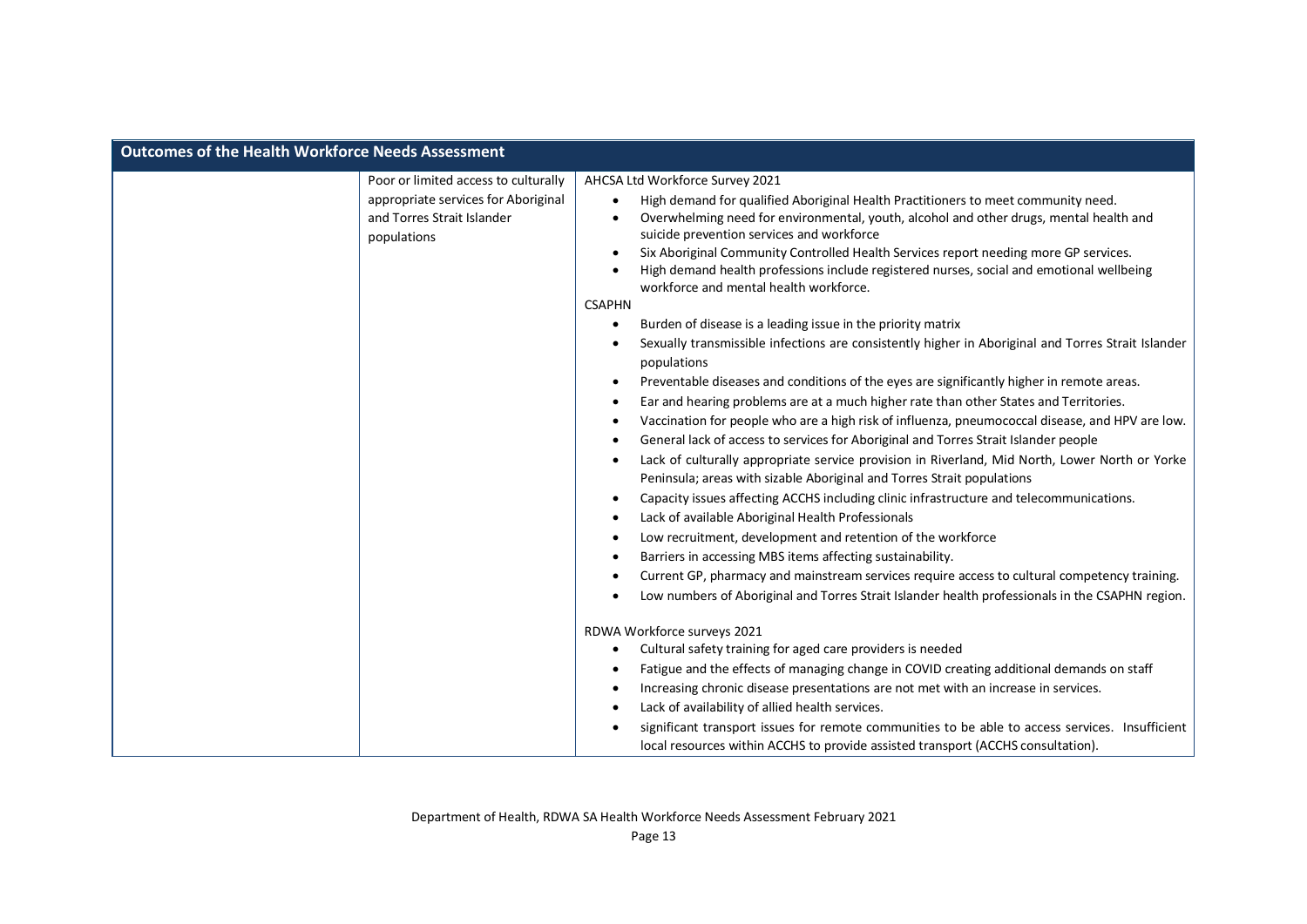| <b>Outcomes of the Health Workforce Needs Assessment</b> |                                                                     |                                                                                                                                                                                                                                                                                                                                                                                                                                                                                                                                                                                                                                                                                                                                                                                                                                                                                                                                                                                                                                                                                                                                                                                                                             |
|----------------------------------------------------------|---------------------------------------------------------------------|-----------------------------------------------------------------------------------------------------------------------------------------------------------------------------------------------------------------------------------------------------------------------------------------------------------------------------------------------------------------------------------------------------------------------------------------------------------------------------------------------------------------------------------------------------------------------------------------------------------------------------------------------------------------------------------------------------------------------------------------------------------------------------------------------------------------------------------------------------------------------------------------------------------------------------------------------------------------------------------------------------------------------------------------------------------------------------------------------------------------------------------------------------------------------------------------------------------------------------|
|                                                          | Access to mental health care is<br>poorer in rural and remote areas | <b>CSAPHN</b><br>Mental health conditions are self-reported in high proportions across the CSAPHN region, generally<br>increasing in prevalence with increasing remoteness. There are significant service gaps across the spectrum<br>of primary mental health service, and significant issues evident with regard to access to service, cost of<br>services and service waiting periods.<br>The following areas of primary mental health are cited as leading issues in the CSAPHN priority matrix, and<br>a key area of concern in stakeholder consultation and feedback, as well as documented in a range of data<br>/ statistical reports (CSAPHN 2019)<br>Mental health and substance use disorders accounted for 19% of the total burden of disease for<br>Aboriginal and Torres Strait Islander people<br>Low intensity services<br>$\bullet$<br>Psycho-social health<br>$\bullet$<br>Child 0-11 years mental health<br>٠<br>Youth 12-24 years mental health<br>٠<br>Psychological therapies<br>٠<br>Mental health related hospital separations<br>$\bullet$<br>Mental health and psychological distress<br>$\bullet$<br>Diagnosed v undiagnosed mental illness<br>$\bullet$<br>MBS Psychiatry, clinical psychology. |
|                                                          |                                                                     | RDWA workforce and outreach services information (not published)<br>Limited and very poor access to state-funded community mental health services is consistently<br>$\bullet$<br>reported in numerous areas by outreach providers<br>There are multiple barriers to recruitment of accredited mental health professionals. In most<br>areas, resident workforce is limited, and recruitment activity must extend beyond the local area<br>making the costs of relocation a significant issue for working in rural areas. Limited access to<br>supervision, and the costs of supervision for employers create further barriers to attracting and<br>retain a qualified mental health workforce.<br>Workforce shortage in the area of psychologists and clinical psychologists<br>Cost of services prohibits access                                                                                                                                                                                                                                                                                                                                                                                                          |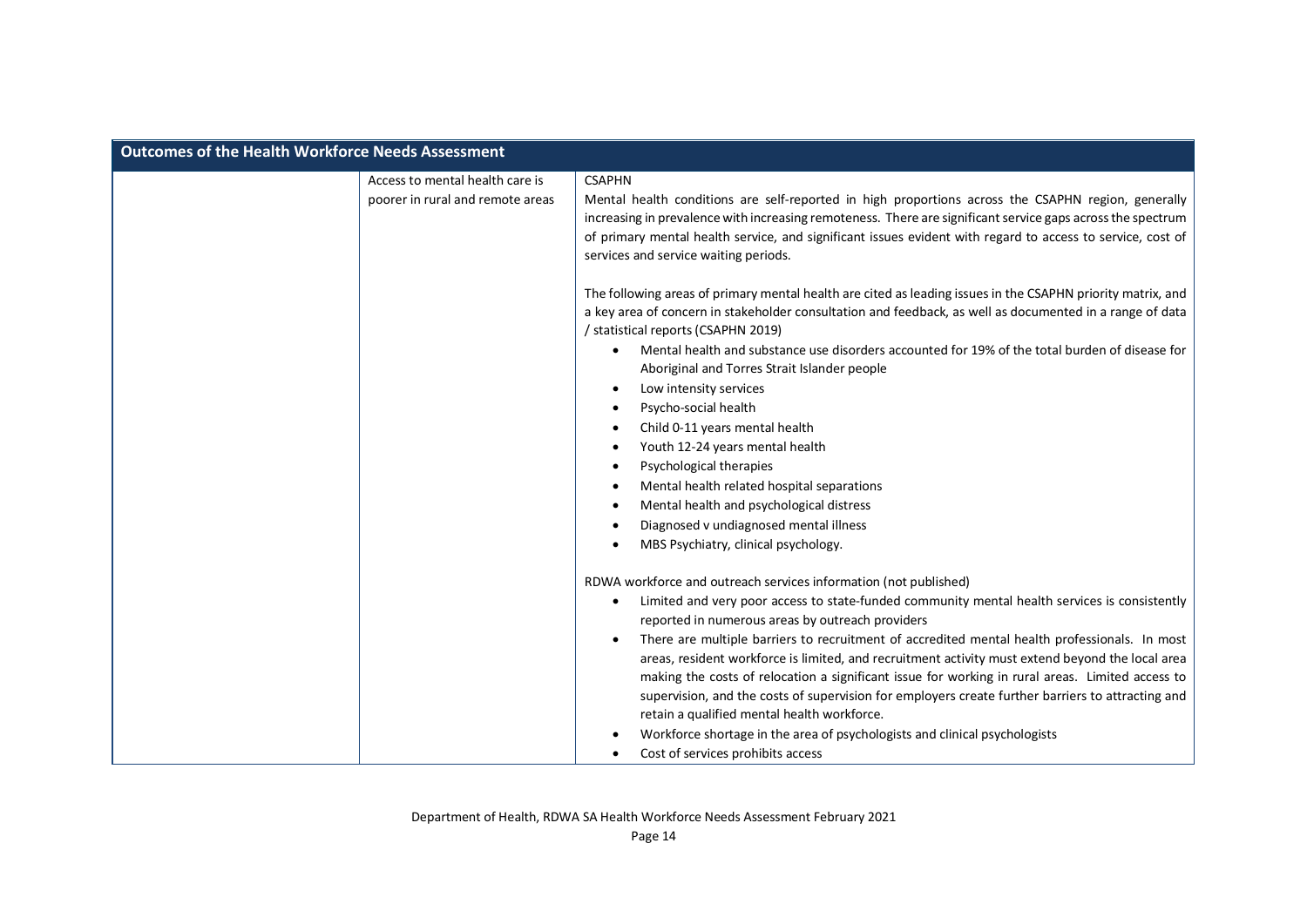| Priority Area 2: Quality | Aboriginal health workforce has<br>significant barriers<br>to<br>their | AHCSA Ltd Workforce Survey 2021<br>The key issues identified in supporting workforce development are:                                                                                                                                                                                                                                                                                                                                                                                                                                                                                                                                                                                                                                                                                                                                                                                             |
|--------------------------|------------------------------------------------------------------------|---------------------------------------------------------------------------------------------------------------------------------------------------------------------------------------------------------------------------------------------------------------------------------------------------------------------------------------------------------------------------------------------------------------------------------------------------------------------------------------------------------------------------------------------------------------------------------------------------------------------------------------------------------------------------------------------------------------------------------------------------------------------------------------------------------------------------------------------------------------------------------------------------|
| workforce development    |                                                                        | Training affordability<br>$\bullet$<br>Funding limitations for trainees<br>٠<br>Away from base training access (support for distance learning, time away from home and family)<br>$\bullet$<br>Availability of appropriate / required training<br>$\bullet$<br>Staff availability; and<br>٠<br><b>Backfilling capacity</b><br>٠<br>Part-time employment limiting<br>$\bullet$                                                                                                                                                                                                                                                                                                                                                                                                                                                                                                                     |
|                          |                                                                        | <b>CSAPHN</b><br>Difficulties in recruitment, development and retention of workforce<br>٠<br>Support in how to maximise the use of MBS 715 health assessment<br>$\bullet$<br>Support for non-clinical roles to access education<br>$\bullet$<br>RDWA (Health Workforce Scholarship Program)<br>Identified training and development for Aboriginal health workforce<br>Mental Health / Social and Emotional Wellbeing<br>٠<br>Women's Health<br>Pain Management<br>$\bullet$<br><b>Chronic Disease and Diabetes</b><br>AHCSA and RDWA - Back on Country Collaboration<br>Capacity for competency acquisition through local practice needs to be supported<br>٠<br>ACCHS capacity to support the number of training places is a key to success<br>$\bullet$<br>Outreach Provider survey<br>High rates of turnover in local ACCHS disrupt continuity of care that is necessary for the outreach<br>٠ |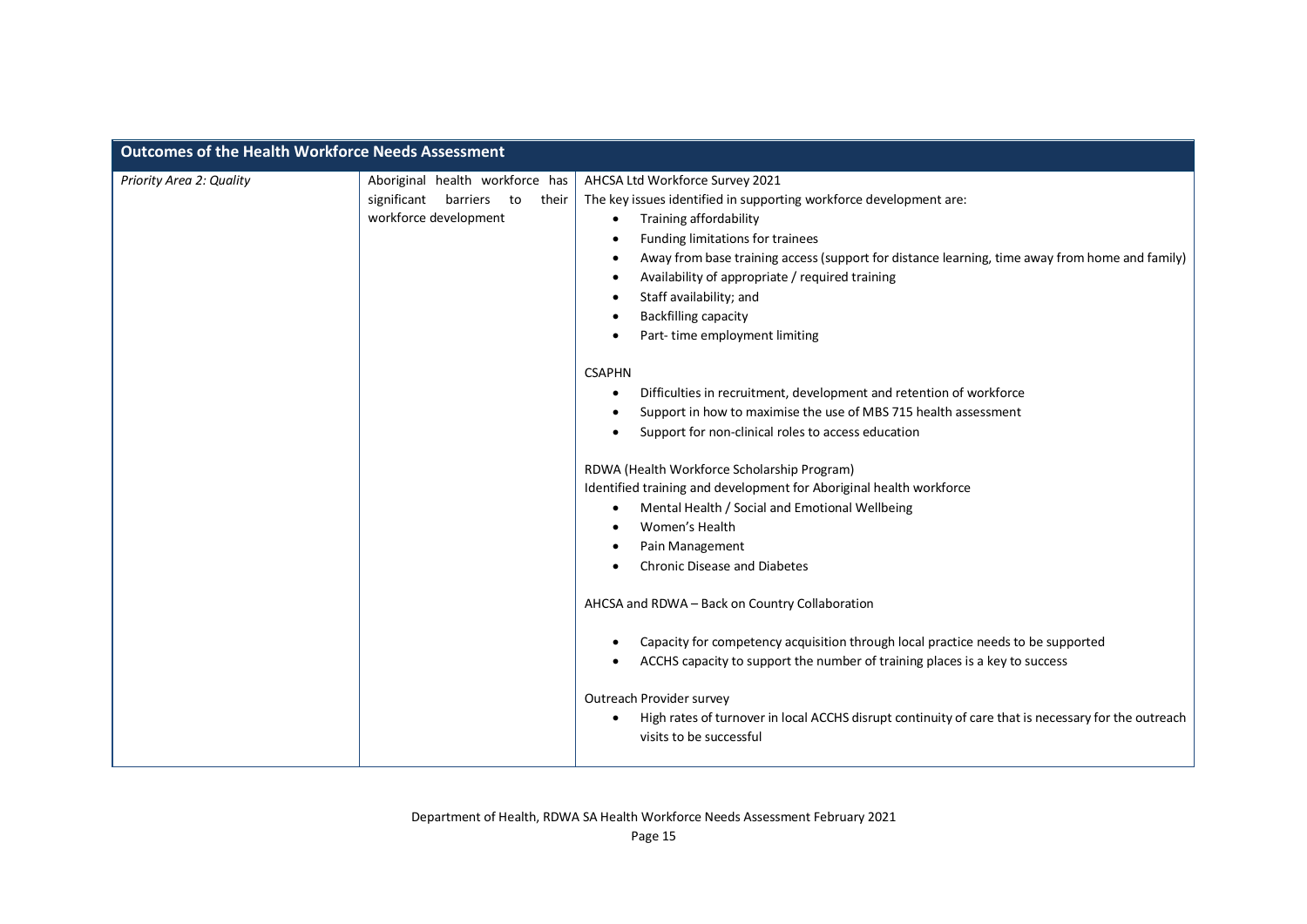| <b>Outcomes of the Health Workforce Needs Assessment</b> |                                                                    |                                                                                                                                                                                                                                                                                                                                                                                                           |
|----------------------------------------------------------|--------------------------------------------------------------------|-----------------------------------------------------------------------------------------------------------------------------------------------------------------------------------------------------------------------------------------------------------------------------------------------------------------------------------------------------------------------------------------------------------|
|                                                          |                                                                    |                                                                                                                                                                                                                                                                                                                                                                                                           |
|                                                          | Mental health education, training<br>and upskilling is a high need | <b>CSAPHN</b><br>Education and upskilling for low intensity, children and youth, severe and complex conditions,<br>$\bullet$<br>psycho-social support for the primary mental health workforce<br>Need for more accredited mental health workforce<br>$\bullet$<br>Need for more clinical supervision and qualified supervisors<br>Support for mental health workforce to be connected to general practice |
|                                                          |                                                                    | RDWA (Health Workforce Scholarship Program)<br>Mental Health upskilling, professional development and formal education is the highest need<br>area for the current rural PHC workforce                                                                                                                                                                                                                    |
|                                                          |                                                                    | RDWA Workforce Surveys (2021)<br>Mental health upskilling is a key theme<br>$\bullet$                                                                                                                                                                                                                                                                                                                     |
|                                                          |                                                                    | Rural Nursing and Midwifery Workforce Plan<br>Increase mental health qualifications for the nursing workforce                                                                                                                                                                                                                                                                                             |
|                                                          | Priority upskilling and education                                  | RDWA (Health Workforce Scholarship Program)<br>After Mental Health the four highest need areas for upskilling, professional development and formal<br>education are:<br>women's health<br>chronic disease management<br>pain treatment: and<br>skin cancer                                                                                                                                                |
|                                                          |                                                                    | <b>CSAPHN</b><br>After mental health, priority issues for workforce development are:<br>chronic conditions<br>cultural competency<br>alcohol and other drugs upskilling                                                                                                                                                                                                                                   |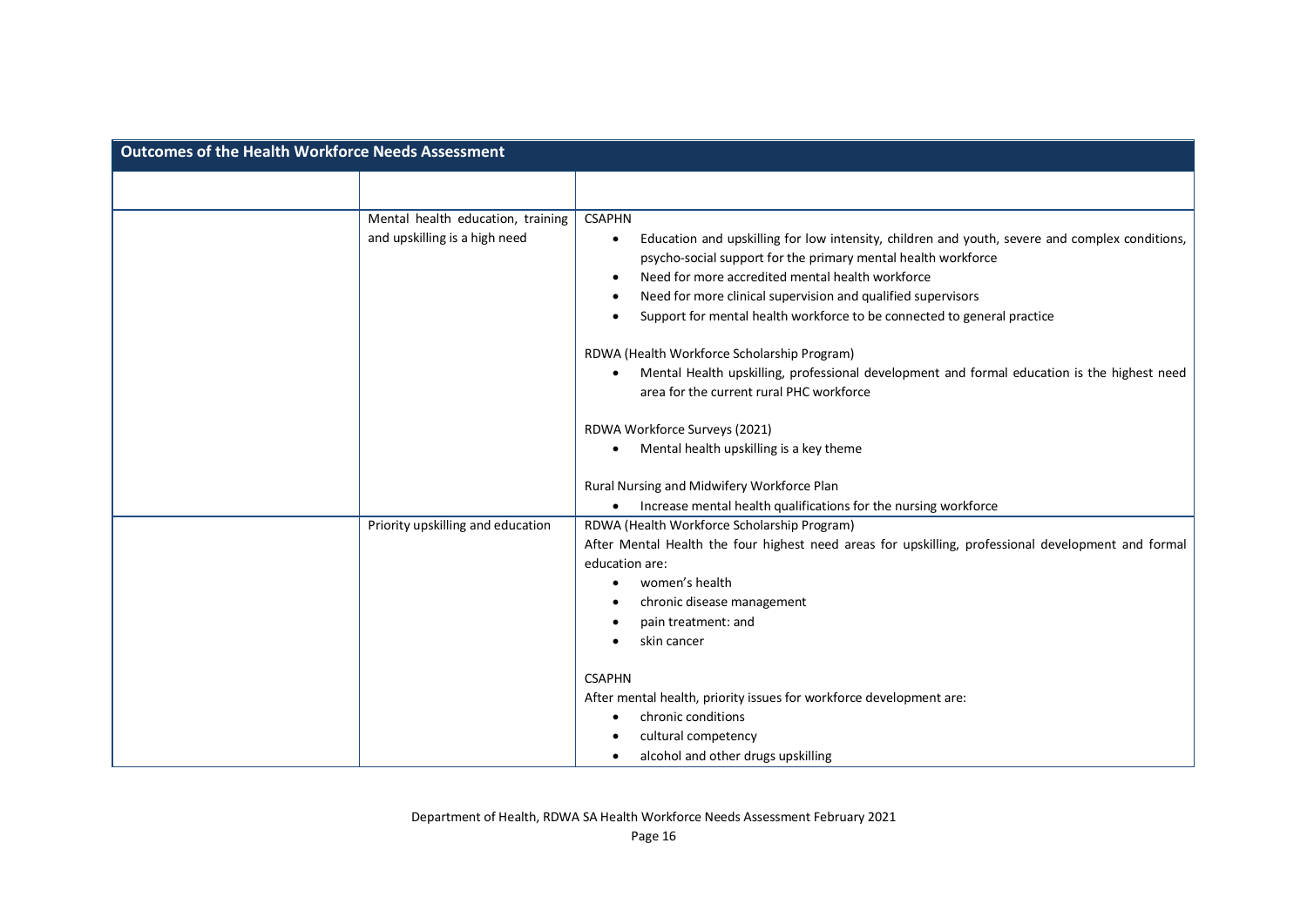| <b>Outcomes of the Health Workforce Needs Assessment</b> |                                                                                          |                                                                                                                                                                                                                                                                                                                                                                                                                                                                                                                  |
|----------------------------------------------------------|------------------------------------------------------------------------------------------|------------------------------------------------------------------------------------------------------------------------------------------------------------------------------------------------------------------------------------------------------------------------------------------------------------------------------------------------------------------------------------------------------------------------------------------------------------------------------------------------------------------|
|                                                          |                                                                                          | support for leadership development in ACCHS<br>$\bullet$                                                                                                                                                                                                                                                                                                                                                                                                                                                         |
|                                                          | Education and support for non-<br>vocationally recognised workforce                      | RDWA workforce surveys (2021)<br>Ongoing need to support the medical workforce to achieve Fellowship<br>Key retention strategy<br>RDWA workforce data<br>Supported education provided to non-vocationally recognised medical workforce increases<br>success rates<br>Key retention strategy<br><b>RDWA HWSP</b><br>Programs to support intern psychologists to achieve General Registration<br>٠<br>Programs to support psychologists to achieve Clinical Psychology qualifications                              |
|                                                          | Specialist skills for GPs                                                                | Regional LHN Medical profiles<br>Emergency, anaesthetics and obstetrics<br>$\bullet$<br>RDWA service data<br>GP identified need for education and credentialling support for<br>Emergency, anaesthetics and obstetrics<br>$\bullet$                                                                                                                                                                                                                                                                              |
| Priority Area 3: Sustainability                          | Medical, allied health and nursing<br>career pathways<br>Attracting the future workforce | UniSA<br>Number and location of rural clinical placements<br>٠<br>Opportunities in rural campus sites to increase local participation with pathways to employment<br>(building on Whyalla model)<br>Solid Start pathways for Aboriginal students into allied health careers<br>٠<br>Student assistance and clinical placements within ACCHS<br><b>Flinders University</b><br>Identify how to align community need<br>Adelaide University<br>Professional support and development for Aboriginal health workforce |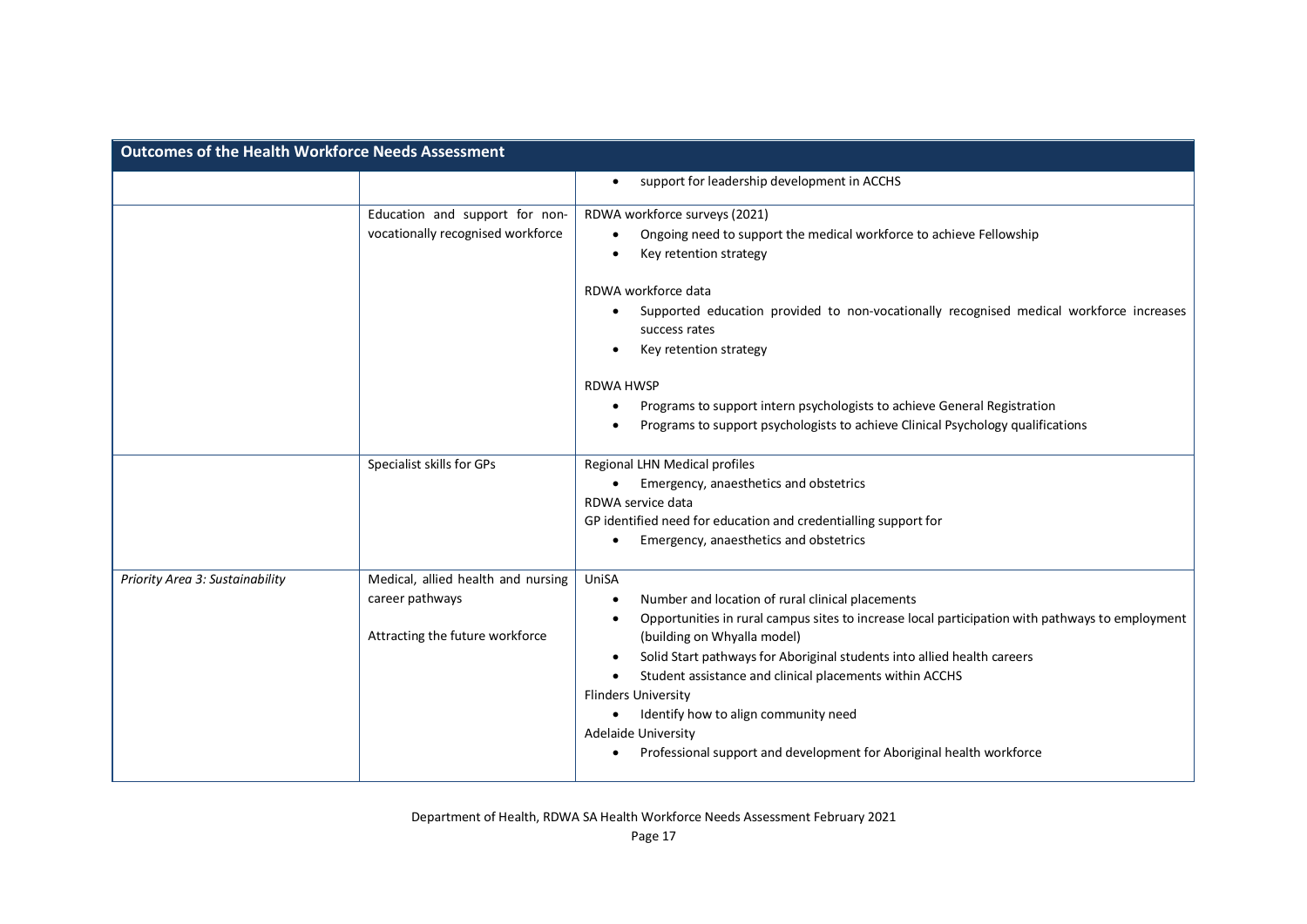| <b>Outcomes of the Health Workforce Needs Assessment</b>    |                                                                                                                                                                                                                                                                                                                                                                                                                                                                                                                                                                                                                                                                                                                                                                               |
|-------------------------------------------------------------|-------------------------------------------------------------------------------------------------------------------------------------------------------------------------------------------------------------------------------------------------------------------------------------------------------------------------------------------------------------------------------------------------------------------------------------------------------------------------------------------------------------------------------------------------------------------------------------------------------------------------------------------------------------------------------------------------------------------------------------------------------------------------------|
|                                                             | AHCSA<br>Support remote area nursing development, including clinical placement<br>Supervision strategy for ACCHS to take on more clinical placements and support training.<br><b>GPEX</b><br>Understand why and how doctors are choosing their medical specialty and location of future<br>practice<br>RDWA workforce survey (2021)<br>Support for rural placements in private practice<br>Need for remuneration of time in supporting clinical placement / supervision<br>Rural Nursing and Midwifery Workforce Plan (Consultation Draft)<br>Collaboration with VET and university sector to have improved rural content in curriculum<br>New models of rural clinical placement to support rural pathways<br>Incentive programs to mitigate costs to students on placement. |
| <b>Business viability</b>                                   | RDWA workforce surveys (2021)<br>The overwhelming issue for GPs in terms of sustainability was remuneration $-$ especially<br>Medicare and the contrast in payment to locums<br>Patients are unable to afford gap payments for psychology<br>Patients are unable to afford attending private allied health for example physiotherapy.<br>Short term contracts are significantly impacting viability<br><b>CSAPHN</b><br>Recognises ACCHS have a viability issues<br><b>RDWA</b><br>Information from rural employers is increasingly indicating the need for programs aimed at supporting<br>health practices to be viable and to be able to create opportunities for the future workforce.                                                                                    |
| Socio demographic disadvantage of<br>SA's rural communities | Country SA PHN<br>Affordable health care is an issue of concern<br>SA's rural communities have high rates of single parent families<br>Poorly understood and recognised issues of homelessness                                                                                                                                                                                                                                                                                                                                                                                                                                                                                                                                                                                |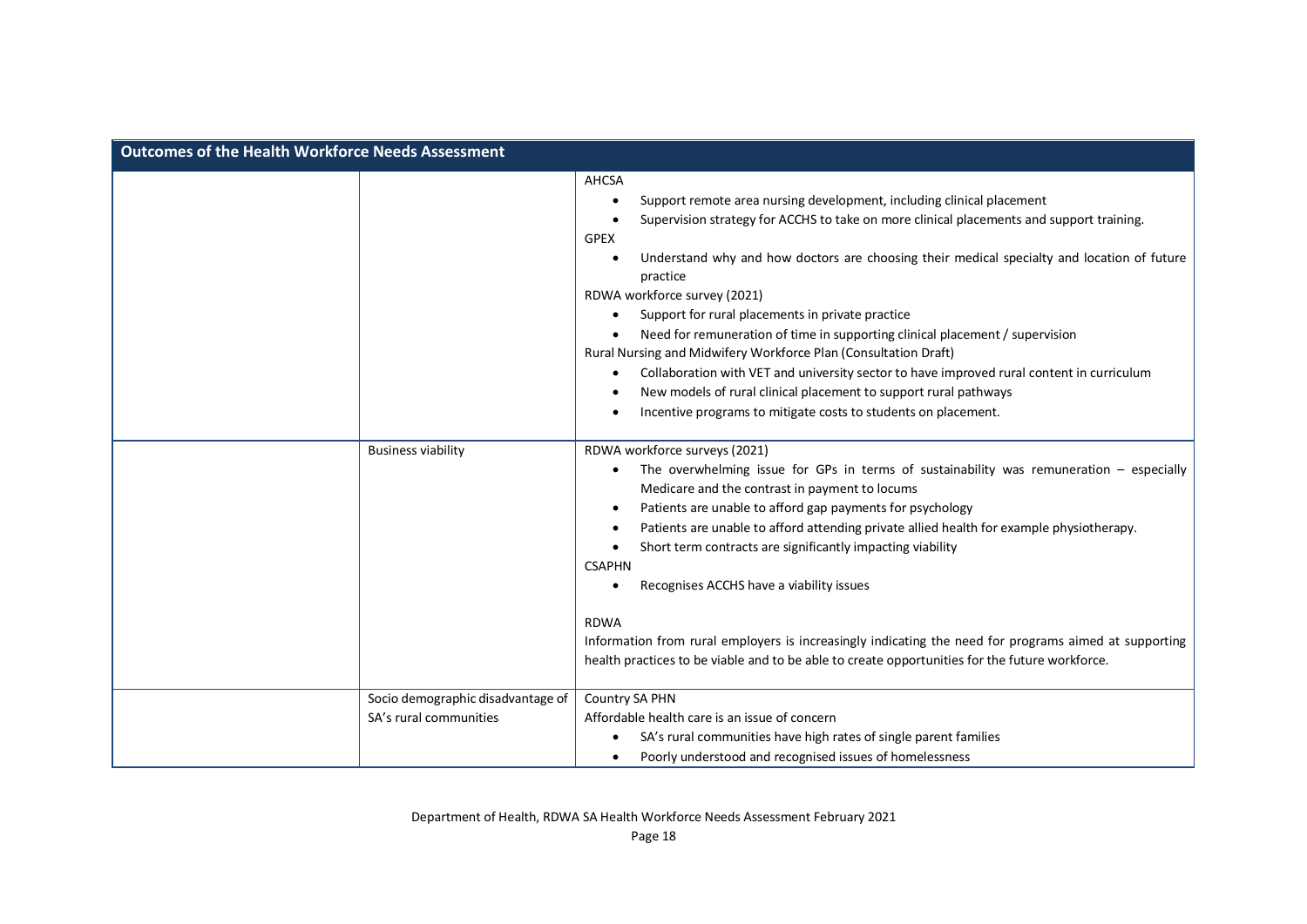| <b>Outcomes of the Health Workforce Needs Assessment</b> |                                                                                                        |
|----------------------------------------------------------|--------------------------------------------------------------------------------------------------------|
|                                                          | Health literacy is an issue across the whole region.                                                   |
|                                                          | RDWA Workforce Surveys                                                                                 |
|                                                          | Patients / client inability to pay for care is impacting viability models of general practice (in some |
|                                                          | areas) and significantly affecting allied health and nursing private business models                   |
|                                                          | The issue of patients being able to pay is one of the strongest themes in the Allied Health and        |
|                                                          | Nursing Survey.                                                                                        |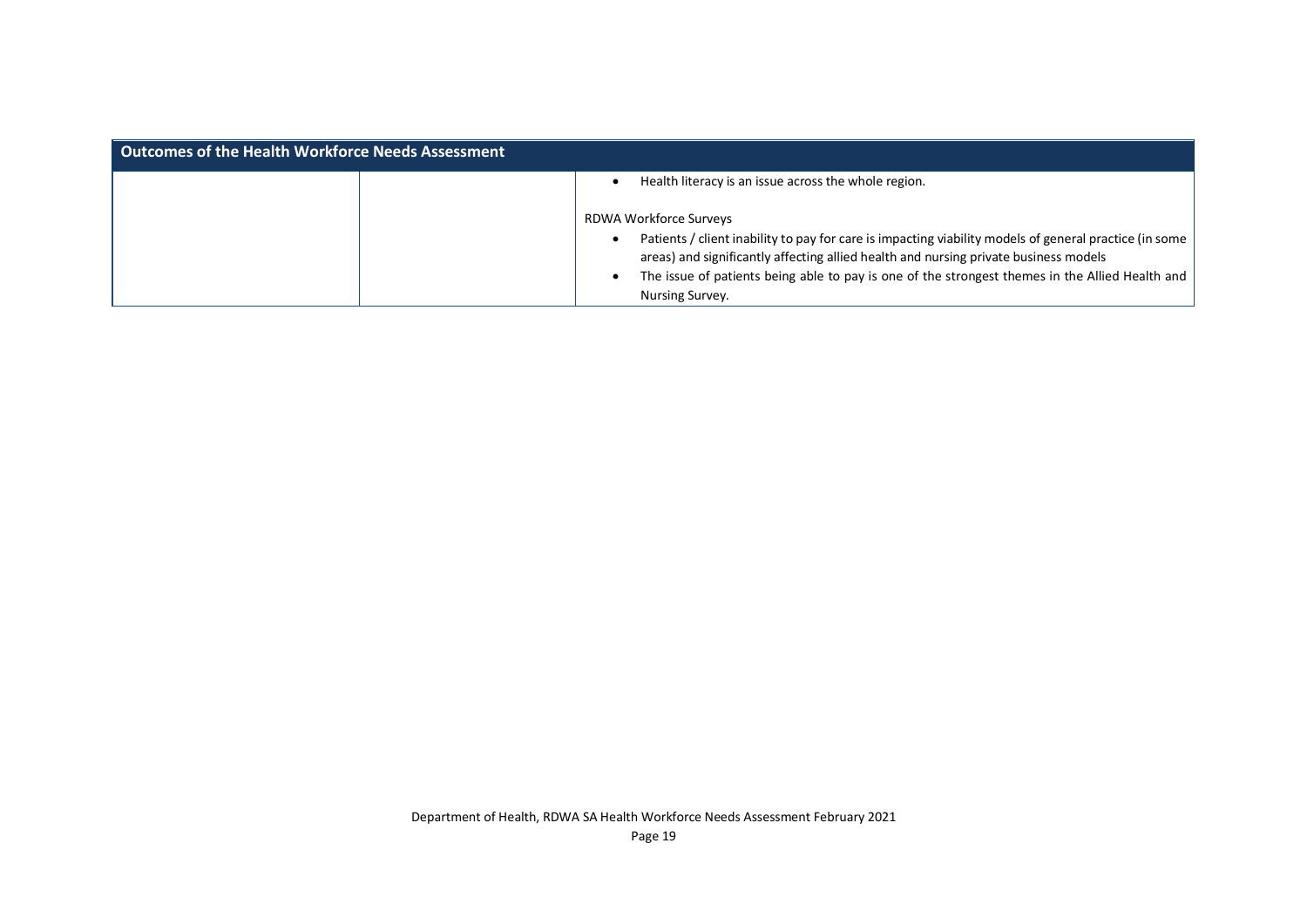## **SECTION 3 – Health Workforce Programs – Priority Activities**

| Strategy/Activity<br>'Hot<br>Reason/Evidence<br>Sustainability<br>Quality<br><b>Desired Outcome</b><br>Priority<br>Access<br>Spot' - Town<br>Towns with identified<br>AGPT / RVTS<br>Priority<br>Workforce development<br>Increase local training,<br>Tailored support models<br>Develop<br>long-term<br>1<br>and<br>priority 2 locations<br>fragility, or potential to<br>including:<br>especially<br>that recognise the unique<br>strategies<br>clinical<br>and<br>become fragile, due to<br>collaboration among key<br>Cultural safety<br>issues in maintaining health<br>placements<br>Program<br>low access to GP, allied<br>stakeholders to facilitate<br>Health<br>service access for remote<br>Five Year OTD Scheme<br>$\sim$<br>Workforce<br>health and<br>local solutions.<br>Viability and business<br><b>WIP</b><br>nursing<br>and<br>remote<br>very<br>Workforce<br>services<br>Scholarships<br>communities<br>Health<br>support programs<br>Supports to maintain<br>Support<br>for<br>Program<br>procedural skills and local<br>Non-VR doctors<br>education-<br><b>Outreach Services</b><br>Develop<br>procedural activity (GPs)<br>achieve<br>to-employment<br><b>PHN Commissioned services</b><br>to<br>models<br>Integrated Rural Training Hubs<br>Fellowship<br><b>Rural Clinical Schools</b><br>Provide<br>ongoing<br>Emergency,<br>anaesthetics<br>Regional LHNs Rural<br>recruitment,<br>locum, | List 'hot spot' towns in this table that will be managed with 2021-22 Access, Improving Workforce Quality and Building a Sustainable Workforce program funding |  |  |  |                        |  |                                                                |
|----------------------------------------------------------------------------------------------------------------------------------------------------------------------------------------------------------------------------------------------------------------------------------------------------------------------------------------------------------------------------------------------------------------------------------------------------------------------------------------------------------------------------------------------------------------------------------------------------------------------------------------------------------------------------------------------------------------------------------------------------------------------------------------------------------------------------------------------------------------------------------------------------------------------------------------------------------------------------------------------------------------------------------------------------------------------------------------------------------------------------------------------------------------------------------------------------------------------------------------------------------------------------------------------------------------------------------------------------------------------------------------------------------------------|----------------------------------------------------------------------------------------------------------------------------------------------------------------|--|--|--|------------------------|--|----------------------------------------------------------------|
|                                                                                                                                                                                                                                                                                                                                                                                                                                                                                                                                                                                                                                                                                                                                                                                                                                                                                                                                                                                                                                                                                                                                                                                                                                                                                                                                                                                                                      |                                                                                                                                                                |  |  |  |                        |  |                                                                |
|                                                                                                                                                                                                                                                                                                                                                                                                                                                                                                                                                                                                                                                                                                                                                                                                                                                                                                                                                                                                                                                                                                                                                                                                                                                                                                                                                                                                                      |                                                                                                                                                                |  |  |  |                        |  | Synergies with other Programs                                  |
| within the emerging<br>outreach services and<br>and obstetrics<br>Programs<br>Generalist<br>support grants.<br>Rural<br>Clinical<br>supervision<br>programs<br>allied<br>Develop<br>innovative<br>support<br>across<br>/remote programs that<br>health and nursing<br>support<br>training,<br>supervision or mentoring                                                                                                                                                                                                                                                                                                                                                                                                                                                                                                                                                                                                                                                                                                                                                                                                                                                                                                                                                                                                                                                                                               |                                                                                                                                                                |  |  |  | Identify opportunities |  | More Doctors for Rural Australia<br>Scholarships<br>Generalist |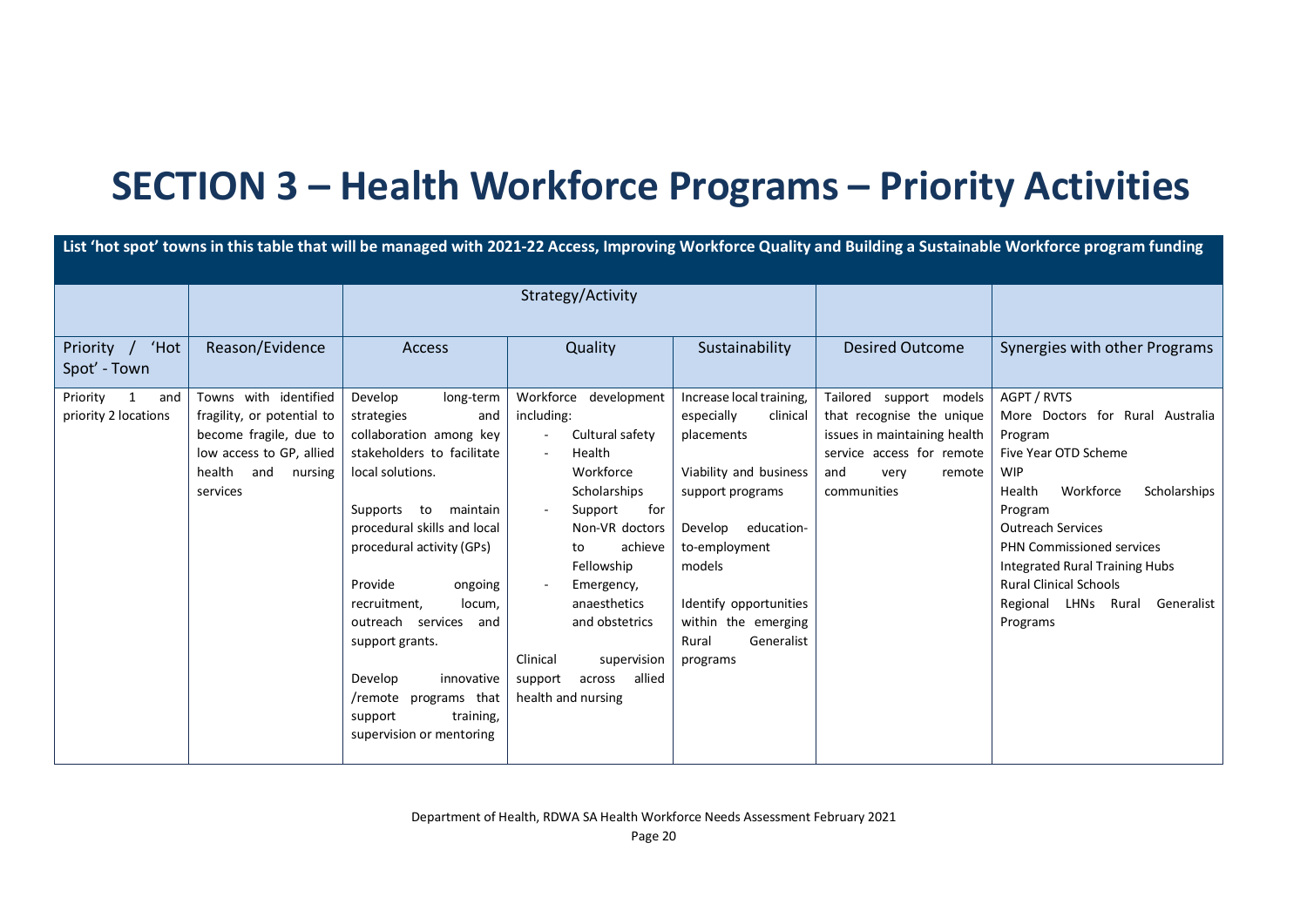| List 'hot spot' towns in this table that will be managed with 2021-22 Access, Improving Workforce Quality and Building a Sustainable Workforce program funding |                                                                                                                                                                                                                  |                                                                                                                      |                                                                                                                                                                                                                                                        |                                                                                                                                                                                                                                                        |                                                                                                                          |                                                                                                                                                                                                                                                                                                                                                                 |
|----------------------------------------------------------------------------------------------------------------------------------------------------------------|------------------------------------------------------------------------------------------------------------------------------------------------------------------------------------------------------------------|----------------------------------------------------------------------------------------------------------------------|--------------------------------------------------------------------------------------------------------------------------------------------------------------------------------------------------------------------------------------------------------|--------------------------------------------------------------------------------------------------------------------------------------------------------------------------------------------------------------------------------------------------------|--------------------------------------------------------------------------------------------------------------------------|-----------------------------------------------------------------------------------------------------------------------------------------------------------------------------------------------------------------------------------------------------------------------------------------------------------------------------------------------------------------|
|                                                                                                                                                                |                                                                                                                                                                                                                  |                                                                                                                      | Strategy/Activity                                                                                                                                                                                                                                      |                                                                                                                                                                                                                                                        |                                                                                                                          |                                                                                                                                                                                                                                                                                                                                                                 |
|                                                                                                                                                                |                                                                                                                                                                                                                  |                                                                                                                      |                                                                                                                                                                                                                                                        |                                                                                                                                                                                                                                                        |                                                                                                                          |                                                                                                                                                                                                                                                                                                                                                                 |
| 'Hot<br>Priority /<br>Spot' - Town                                                                                                                             | Reason/Evidence                                                                                                                                                                                                  | <b>Access</b>                                                                                                        | Quality                                                                                                                                                                                                                                                | Sustainability                                                                                                                                                                                                                                         | <b>Desired Outcome</b>                                                                                                   | Synergies with other Programs                                                                                                                                                                                                                                                                                                                                   |
| Priority 3 locations                                                                                                                                           | Retaining the workforce<br>in Priority 3 locations to<br>ensure<br>access<br>to<br>essential<br>primary care<br>services                                                                                         | Ongoing<br>recruitment<br>services<br>Ongoing<br>outreach<br>services                                                | Workforce development<br>including:<br>Cultural safety<br>Health<br>Workforce<br>Scholarships<br>Support<br>for<br>Non-VR doctors<br>achieve<br>to<br>Fellowship<br>Emergency,<br>anaesthetics<br>and obstetrics<br>Clinical<br>supervision<br>support | Increase local training,<br>especially<br>clinical<br>placements<br>Viability and business<br>support programs<br>Develop<br>education-<br>to-employment<br>models<br>Identify opportunities<br>within the emerging<br>Rural<br>Generalist<br>programs | High population areas have<br>access to a stable and<br>qualified<br>workforce<br>operating in viable business<br>models | AGPT / RVTS<br><b>MDRAP</b><br>Five Year OTD Scheme<br><b>WIP</b><br>Workforce<br>Health<br>Scholarships<br>Program<br><b>Outreach Services</b><br>PHN Commissioned services<br>PHN practice support and viability<br>PHN support for ACCHS<br>Integrated Rural Training Hubs<br><b>Rural Clinical Schools</b><br>Regional LHNs Rural<br>Generalist<br>Programs |
| Aboriginal<br>Community<br>Controlled<br>Health<br>Services                                                                                                    | Low levels of Aboriginal<br>Strait<br><b>Torres</b><br>and<br>Islander Workforce<br>Need for recruitment,<br>development and<br>retention of the<br>workforce<br>Identified barriers to<br>workforce development | Collaboration to develop<br>new models for<br>recruitment and<br>incentives<br><b>Recruitment services</b><br>Grants | Practical supports to<br>enable the current<br>workforce to take up<br>allied health and nursing<br>education pathways<br><b>Health Workforce</b><br>Scholarship Program                                                                               | Collaboration by key<br>stakeholders<br>and<br>with<br>engagement<br>rural<br>schools<br>to<br>develop<br>real<br>education and career<br>pathways                                                                                                     | sustainable<br>Α<br>more<br>workforce model for ACCHS                                                                    | <b>Outreach Services</b><br><b>PHN Commissioned Services</b><br>PHN support for ACCHS<br><b>Integrated Rural Training Hubs</b><br><b>Rural Clinical Schools</b><br>Regional LHNs Rural<br>Generalist<br>Programs                                                                                                                                                |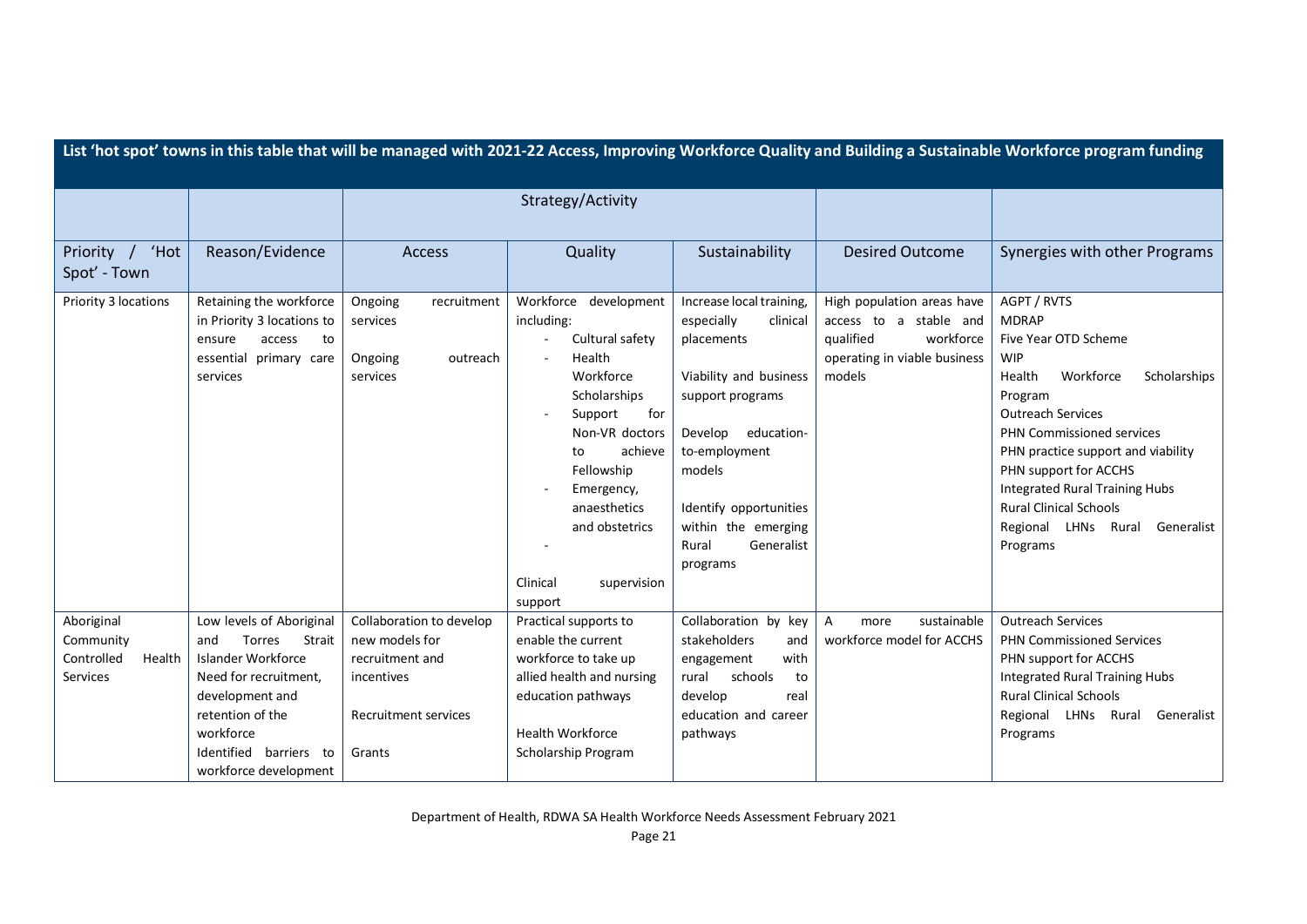|                                                                         |                                                                  |                                                                                                     |                                                                                                                           |                                                                                                           |                                                                                                                                             | List 'hot spot' towns in this table that will be managed with 2021-22 Access, Improving Workforce Quality and Building a Sustainable Workforce program funding |
|-------------------------------------------------------------------------|------------------------------------------------------------------|-----------------------------------------------------------------------------------------------------|---------------------------------------------------------------------------------------------------------------------------|-----------------------------------------------------------------------------------------------------------|---------------------------------------------------------------------------------------------------------------------------------------------|----------------------------------------------------------------------------------------------------------------------------------------------------------------|
|                                                                         |                                                                  |                                                                                                     | Strategy/Activity                                                                                                         |                                                                                                           |                                                                                                                                             |                                                                                                                                                                |
| 'Hot<br>Priority /<br>Spot' - Town                                      | Reason/Evidence                                                  | Access                                                                                              | Quality                                                                                                                   | Sustainability                                                                                            | <b>Desired Outcome</b>                                                                                                                      | Synergies with other Programs                                                                                                                                  |
|                                                                         |                                                                  |                                                                                                     |                                                                                                                           | Support pathways to<br>medicine initiatives.                                                              |                                                                                                                                             |                                                                                                                                                                |
| medical<br>Non-VR<br>practitioners<br>on<br>pathway<br>to<br>Fellowship | indicator for<br>Quality<br>general practice / rural<br>medicine | Non-VR GP Support<br>program to remain<br>practising while<br>completing Fellowship                 | Professional development<br>and support program, eg<br>Fellowship Strategy<br>Workforce<br>Health<br>Scholarships Program | Five Year OTD scheme                                                                                      | Non-VR workforce achieves<br>the Australian standards of<br>professional practice to<br>deliver high quality health<br>care to communities. | <b>MDRAP Support Package</b><br>Royal Australian College of General<br>Practitioners<br>Australian College of Rural and<br><b>Remote Medicine</b>              |
| health<br>Mental<br>workforce                                           | High<br>for<br>demand<br>qualified mental health<br>workforce    | Collaboration to develop<br>supervision<br>increased<br>options<br>Recruitment<br>and<br>incentives | Health<br>Workforce<br><b>Scholarships Programs</b>                                                                       | Identify<br>how<br>to<br>the<br>address<br>inability<br>community<br>to pay for mental<br>health services | Increase in the qualified<br>workforce in mental health<br>distributed across rural and<br>remote SA                                        | PHN Program<br><b>Outreach Services</b><br><b>General Practice</b>                                                                                             |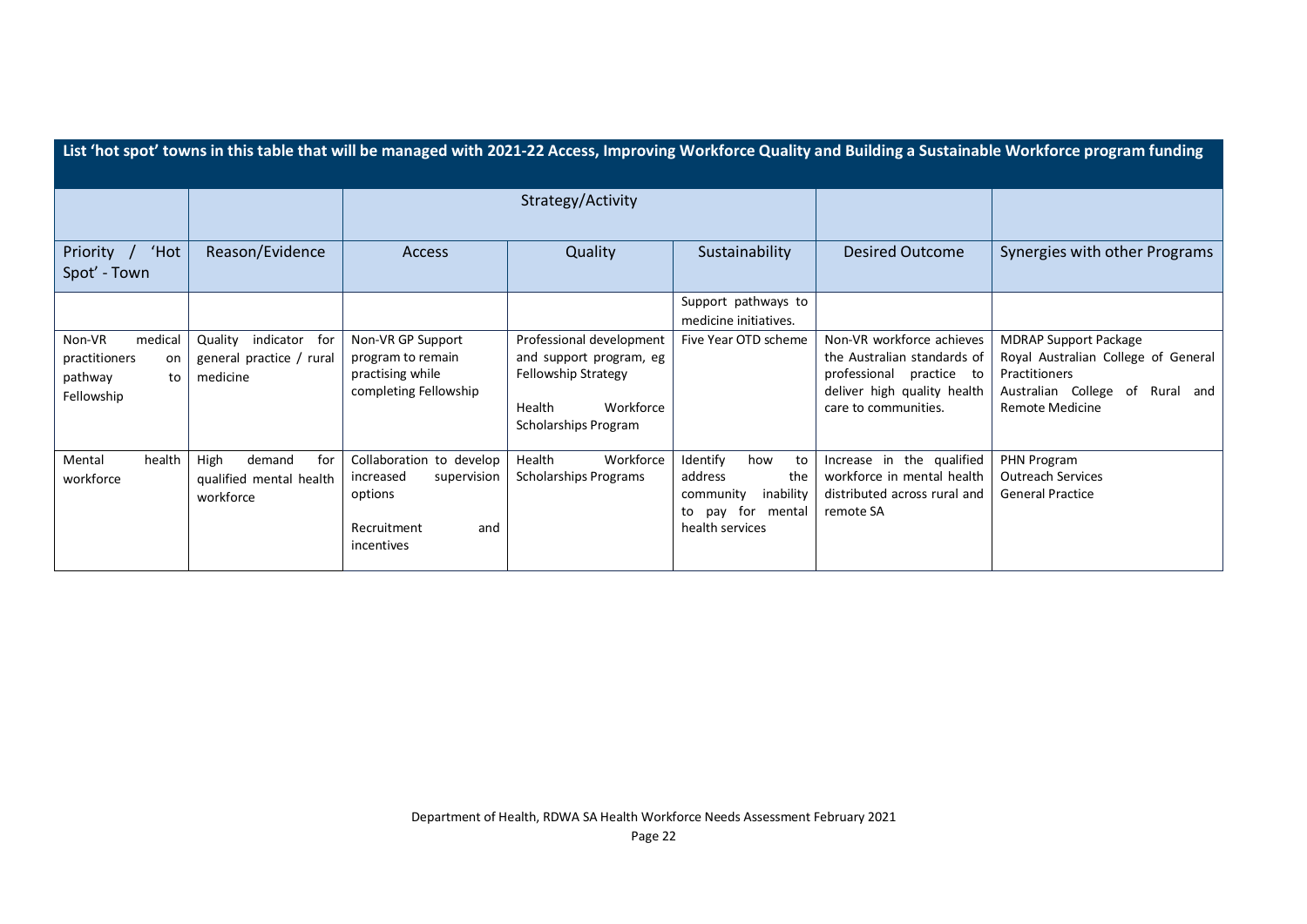## **Section 4 – Health Workforce Programs – Other Activities**

*This section summarises the other activities arising from the Health Workforce Needs Assessment (identified in Section 2 and 3) and options for how they will be addressed. This includes options and priorities that:*

- *Should be considered in the development of the Activity Work Plan, and supported by RWA grants funding;*
- *may be undertaken using RWA program-specific funding; and*
- *may be led or undertaken by another agency.*

*Additional rows may be added as required.*

|                                                          | <b>Other Health Workforce Access Program Activities</b> |                                        |                                       |
|----------------------------------------------------------|---------------------------------------------------------|----------------------------------------|---------------------------------------|
| Need or Issue (If locational include                     | Evidence                                                | Strategy/Activity                      | <b>Desired Outcome</b>                |
| place)                                                   |                                                         |                                        |                                       |
| Expanding the workforce data for the                     | Access to comprehensive data will assist in             | Partnership with<br>Aboriginal Health  | Rural SA wide data set for Aboriginal |
| Aboriginal health workforce                              | identifying workforce planning priorities               | Council of SA Ltd-workforce planning   | health workforce                      |
|                                                          | and strategies                                          |                                        |                                       |
| <b>Other Health Workforce Quality Program Activities</b> |                                                         |                                        |                                       |
| Need or Issue (If locational include                     | Evidence                                                | Strategy/Activity                      | <b>Desired Outcome</b>                |
| place)                                                   |                                                         |                                        |                                       |
| Expanding the workforce data for the                     | Access to comprehensive data will assist in             | Partnership with key service providers | Rural SA wide data set for PHC health |
| primary health care health workforce                     | identifying workforce planning priorities               | and workforce partners - ongoing       | workforce                             |
|                                                          | and strategies                                          |                                        |                                       |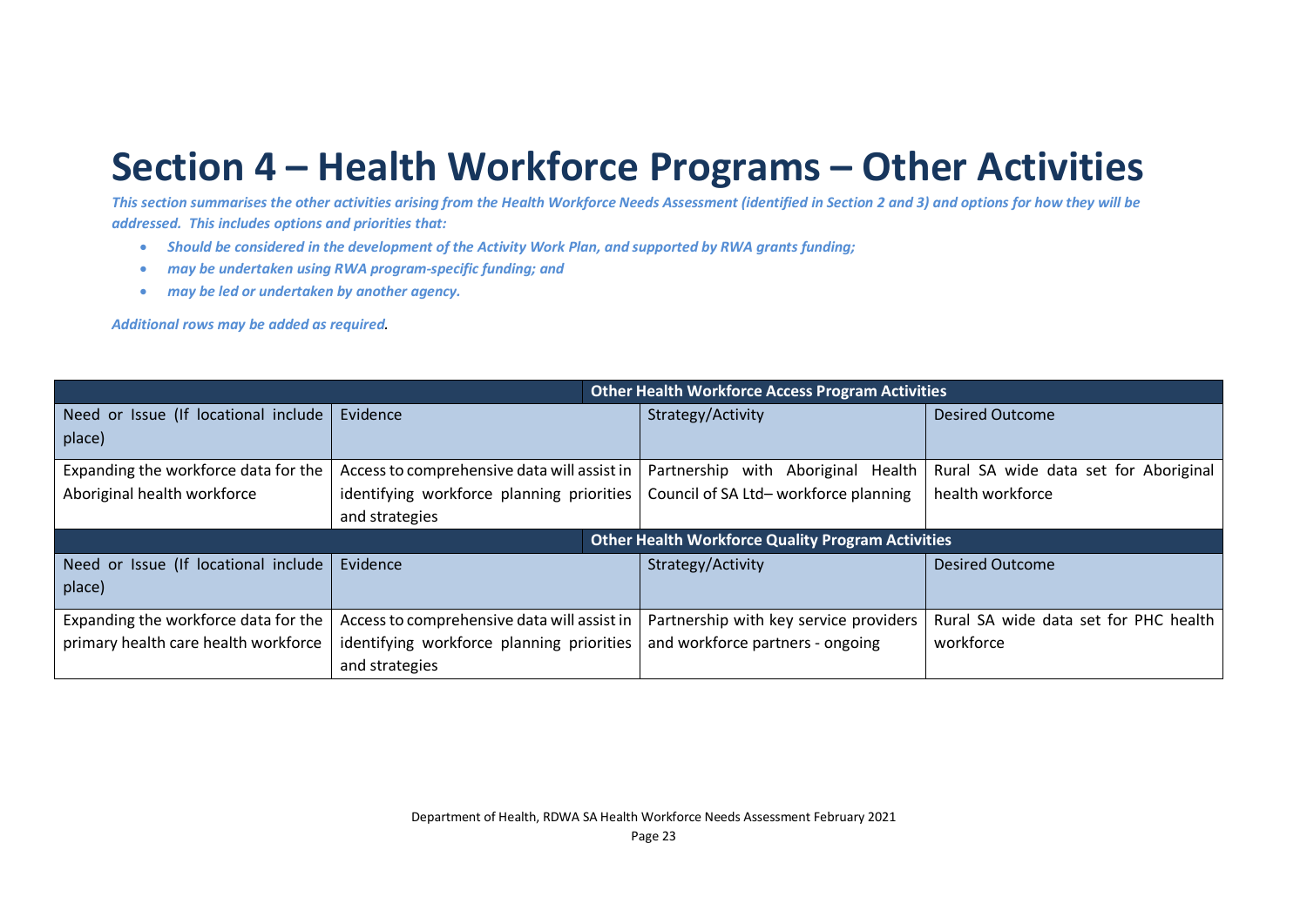# **Section 5 – Eligible Health Professions**

*This section lists eligible health professions for support under the program (as approved by the Health Workforce Stakeholder Group).*

Priority health professions have been identified in the Section Health Workforce Programs – Priority Activities.

- General practitioners
- Aboriginal Health Workers and Aboriginal Health Practitioners
- Accredited Mental Health professionals

Eligible professions (working in primary care) in addition to the priority professions are (alphabetical order):

Audiologists Dentists and Dental Hygienists Diabetes Educators **Dietetics** Exercise Physiology GP Practice Nurses Midwives Nurses Occupational Therapists **Optometrists** Pharmacists Physiotherapists Podiatrists Psychologists Social Workers Speech Pathologists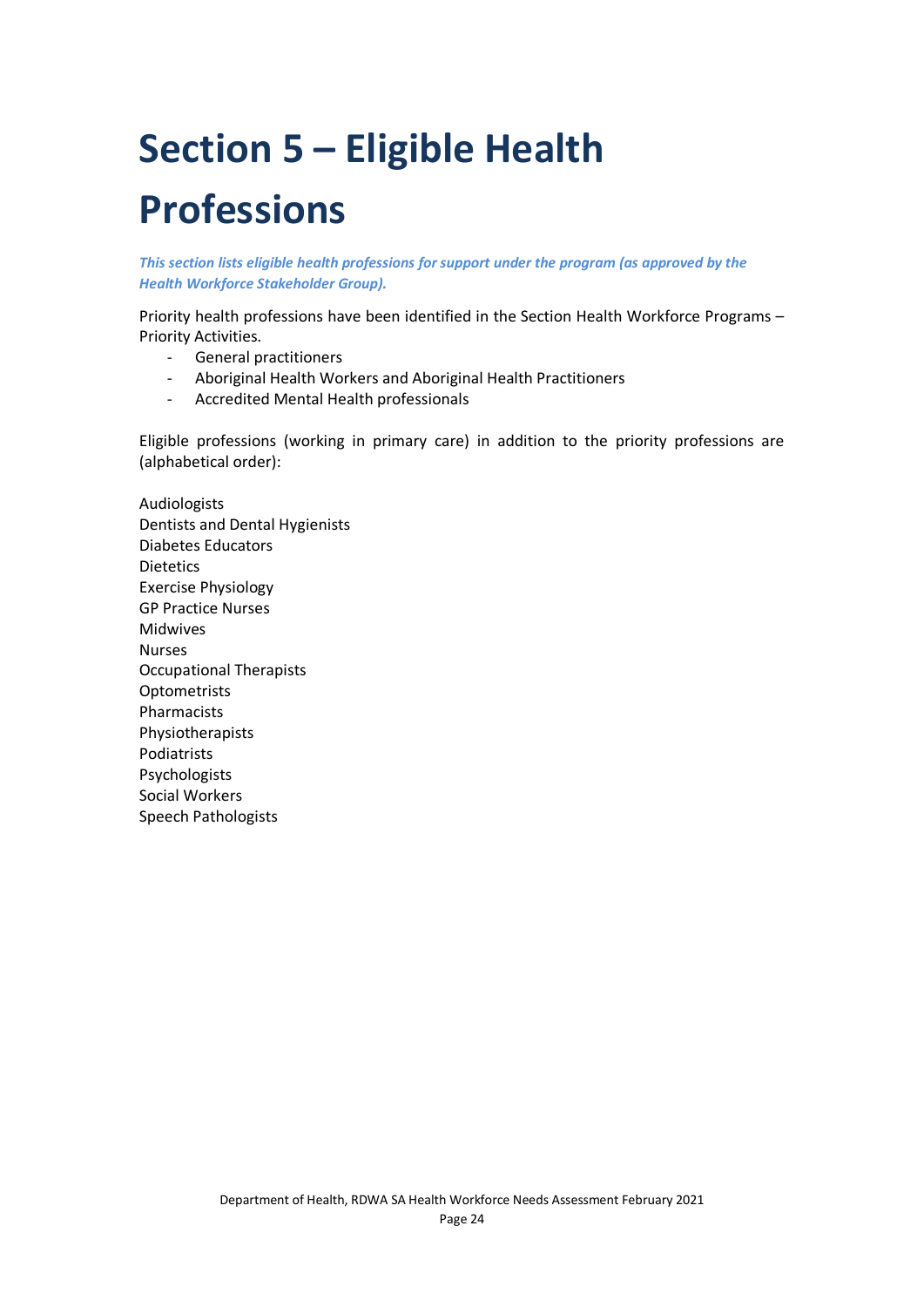# **Section 6 – Health Workforce Stakeholder Group**

| Membership |                                |                               |  |  |
|------------|--------------------------------|-------------------------------|--|--|
| Position   | Contact                        | Organisation                  |  |  |
| Chair      | Ms Lyn Poole                   | <b>RDWA</b>                   |  |  |
| Member     | Ms Stephanie Clota             | GPEx                          |  |  |
| Member     | <b>Assoc Prof Alison Jones</b> | <b>Flinders University</b>    |  |  |
| Member     | Mr Kim Hosking                 | <b>Country SA PHN</b>         |  |  |
| Member     | Professor Esther May           | University of South Australia |  |  |
| Member     | A/Prof Lucie Walters           | University of Adelaide        |  |  |
| Member     | Mr Shane Mohor                 | AHCSA Ltd                     |  |  |
| Member     | Dr Hendrika Meyer              | <b>Regional LHNs</b>          |  |  |
| Member     | Ms Gretchen Scinta             | <b>RDWA Outreach Services</b> |  |  |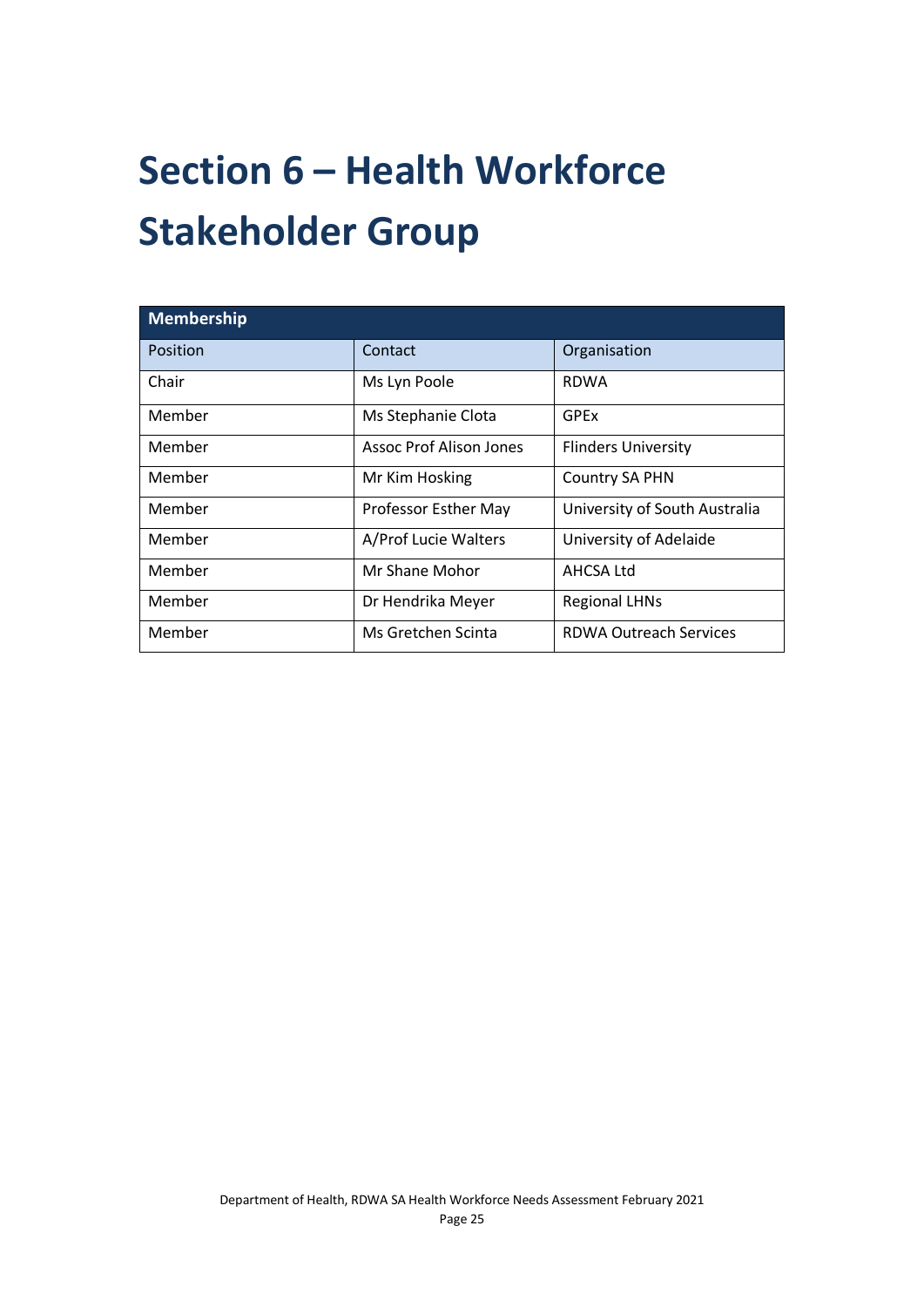## **Section 7 – Endorsement**

Health Workforce Stakeholder Group support of the Health Workforce Needs Assessment.

The report is submitted prior to receiving the support of the Health Workforce Stakeholder Group. Once the HWSG has had the opportunity to provide comment, the support will be forwarded to the Department.

Lyn Poole, HWSG Chair and CEO RDWA 26 February 2021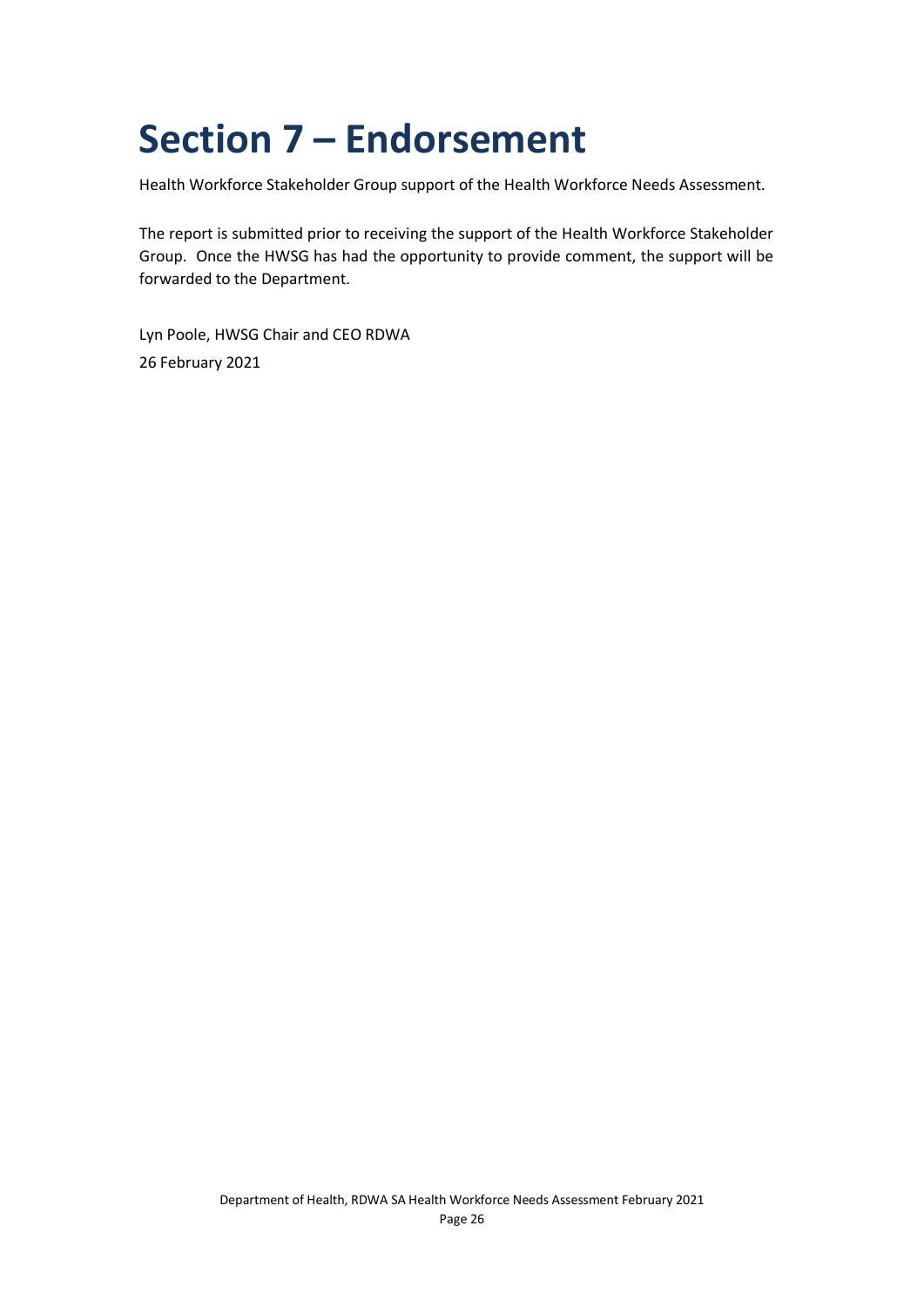## **Section 8 - Checklist**

*This checklist confirms that the key elements of the needs assessment process have been undertaken. RWAs must be prepared, if required by the Department, to provide further details regarding any of the requirements listed below.*

| <b>Requirement</b>                                                                           |              |
|----------------------------------------------------------------------------------------------|--------------|
| Governance structures have been put in place to oversee and lead the needs assessment        |              |
| process.                                                                                     |              |
| Opportunities for collaboration and partnership in the development of the needs              | $\checkmark$ |
| assessment have been identified.                                                             |              |
| The availability of key information has been verified.                                       | $\checkmark$ |
| Stakeholders have been defined and identified (including members of the Health Workforce     | ✓            |
| Stakeholder Group); and Consultation processes are effective.                                |              |
| Formal processes and timeframes (including a Project Plan) are in place for undertaking the  | ✓            |
| needs assessment.                                                                            |              |
| All parties are clear about the purpose of the needs assessment, its use in informing the    | $\checkmark$ |
| development of the RWA Activity Work Plan and for the department to use for programme        |              |
| planning and policy development.                                                             |              |
| The RWA is able to provide further evidence to the department if requested to demonstrate    |              |
| how it has addressed each of the steps in the needs assessment.                              |              |
| Quality assurance of data to be used and statistical methods has been undertaken.            | $\checkmark$ |
| Identification of service types is consistent with broader use - for example, definition of  |              |
| allied health professions.                                                                   |              |
| The results of the Health Workforce Needs Assessment have been communicated to               |              |
| participants and key stakeholders throughout the process, and there is a process for seeking |              |
| confirmation or registering and acknowledging dissenting views.                              |              |
| There are mechanisms for evaluation (for example, methodology, governance, replicability,    |              |
| experience of participants, and approach to prioritisation).                                 |              |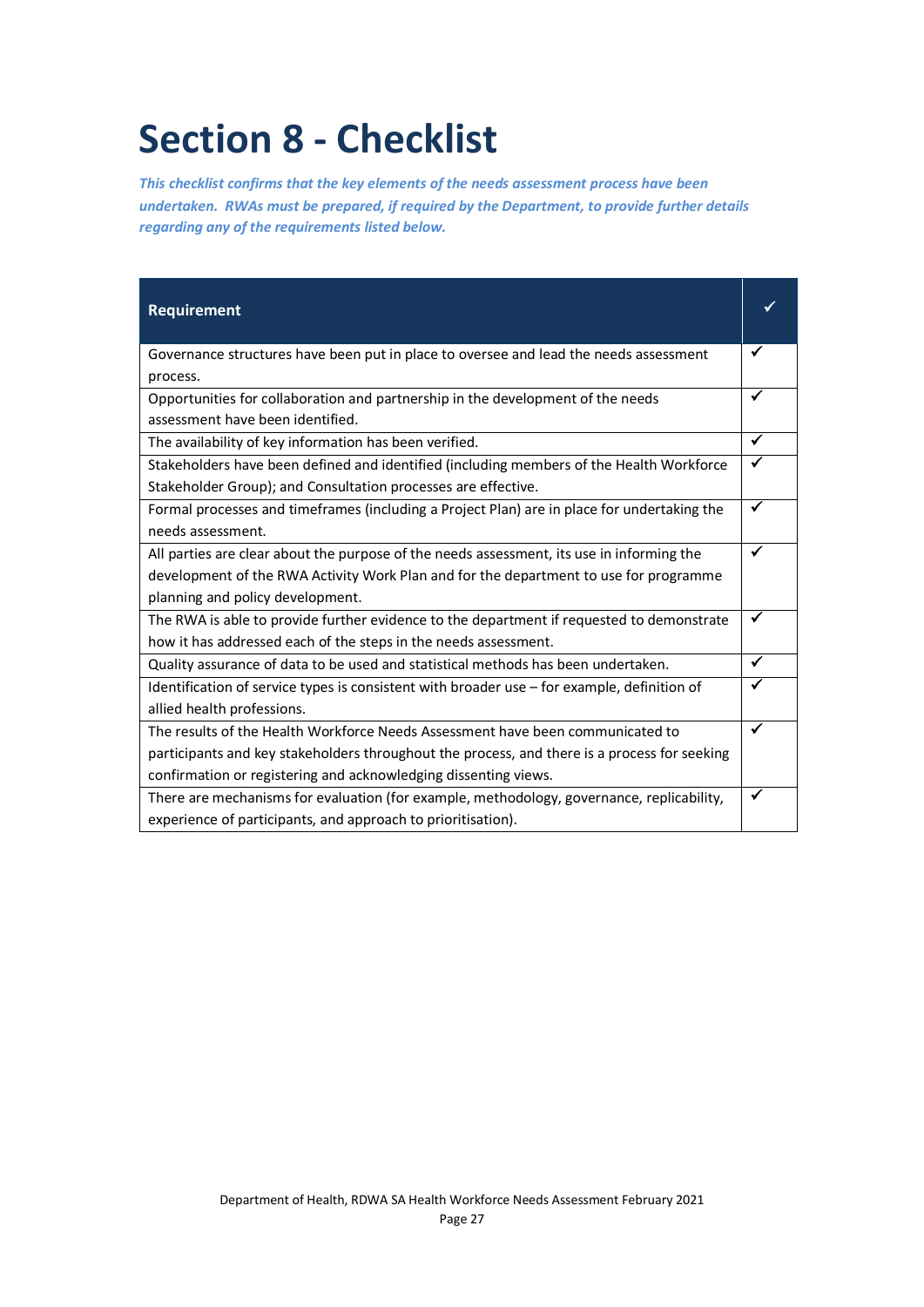## **References**

**(in addition to statistics made available to RWAs or publicly accessible)**